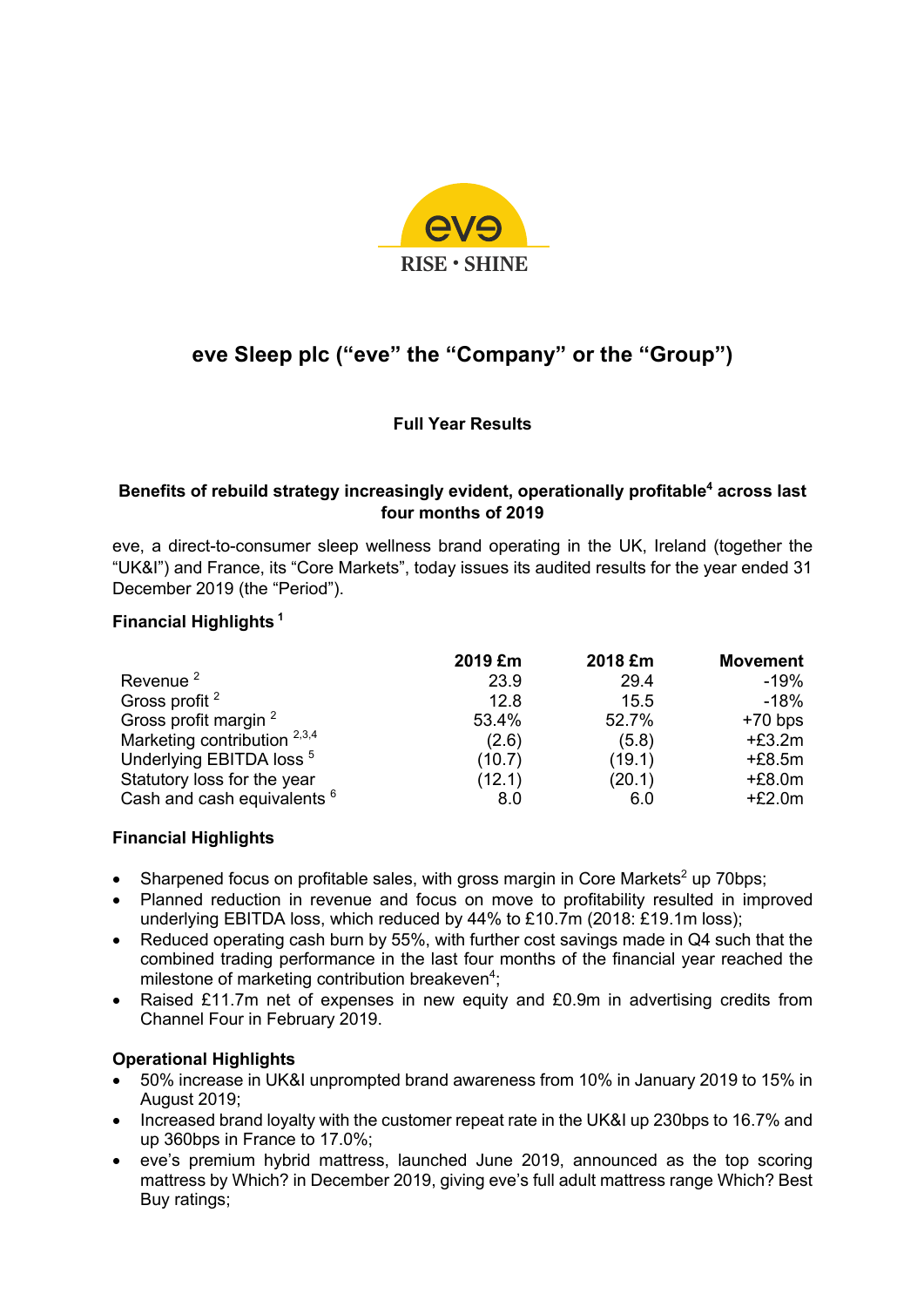- Extended ranges, with the contribution of non-mattress products in core markets up 230bps to 22.0%;
- Extended omni-channel reach with new retail partnerships with Argos, Homebase and Dunelm;
- Commenced 3 year deal with British Rowing to be their official sleep partner, supporting the GB Rowing Team as they train and compete at home and overseas;
- Returns rate in core markets reduced 40bps to 8.9%.

#### **Current trading**

Trading in the first two months of the year has started well and is in-line with the Board's expectations, with demand for the premium hybrid mattress proving particularly strong. The business has now generated a positive marketing contribution<sup>4</sup> for the six months to 29 February 2020.

Wider market uncertainty increased further in the first two weeks of March with the advent of COVID-19 but at that time there had been no noticeable impact on demand, our operations or our supply chain. Over the last week, since mid-March, we have seen some impact on traffic and consumer demand attributable to the fast changing COVID-19 situation, and believe it is reasonable to expect somewhat subdued demand for a period of time whilst the COVID-19 situation prevails.

The Board has reviewed planning scenarios and has prepared a number of appropriate measures to conserve the Group's cash balance and ensure the robustness of the business should it be required. Given eve's business model as a direct to consumer (DTC) led retailer, its most significant costs are marketing rather than the costs associated with a store estate, and we have significant flexibility to control our spending and therefore cash outflows in this regard. The Company's marketing spend will continue to be kept under constant review, with adjustments to plans made where appropriate and in line with the fast changing economic situation.

On 15 March, the Board took the decision to ensure all of the Company's employees were to work from home. The Company's employees are more than used to working from home as a result of a flexible working culture and as such we have not experienced any material issues or disruptions to the Company's operations as a result of this decision.

To date we have seen only a small impact upon our supply chain, and where we have seen impact, we have taken precautionary measures including stronger stock holding of products to ensure adequate coverage for the coming months, and hence we currently envisage being able to meet customer demand for our products, albeit at reduced levels. Further interventions by governments in the jurisdictions in which we operate may have a material impact on our supply chain and/or delivery capability going forward.

James Sturrock, CEO of eve Sleep, commented:

*"We enter 2020 in good shape, with the benefits of the rebuild strategy becoming increasingly evident. We have award winning products and an increasingly differentiated, premium brand position in sleep wellness compared to the more price led, mattress focused peers, underpinned by upgraded operational capability and a significantly reduced cost base. Improved financial and operational KPIs demonstrate increased customer loyalty across our expanding product suite.*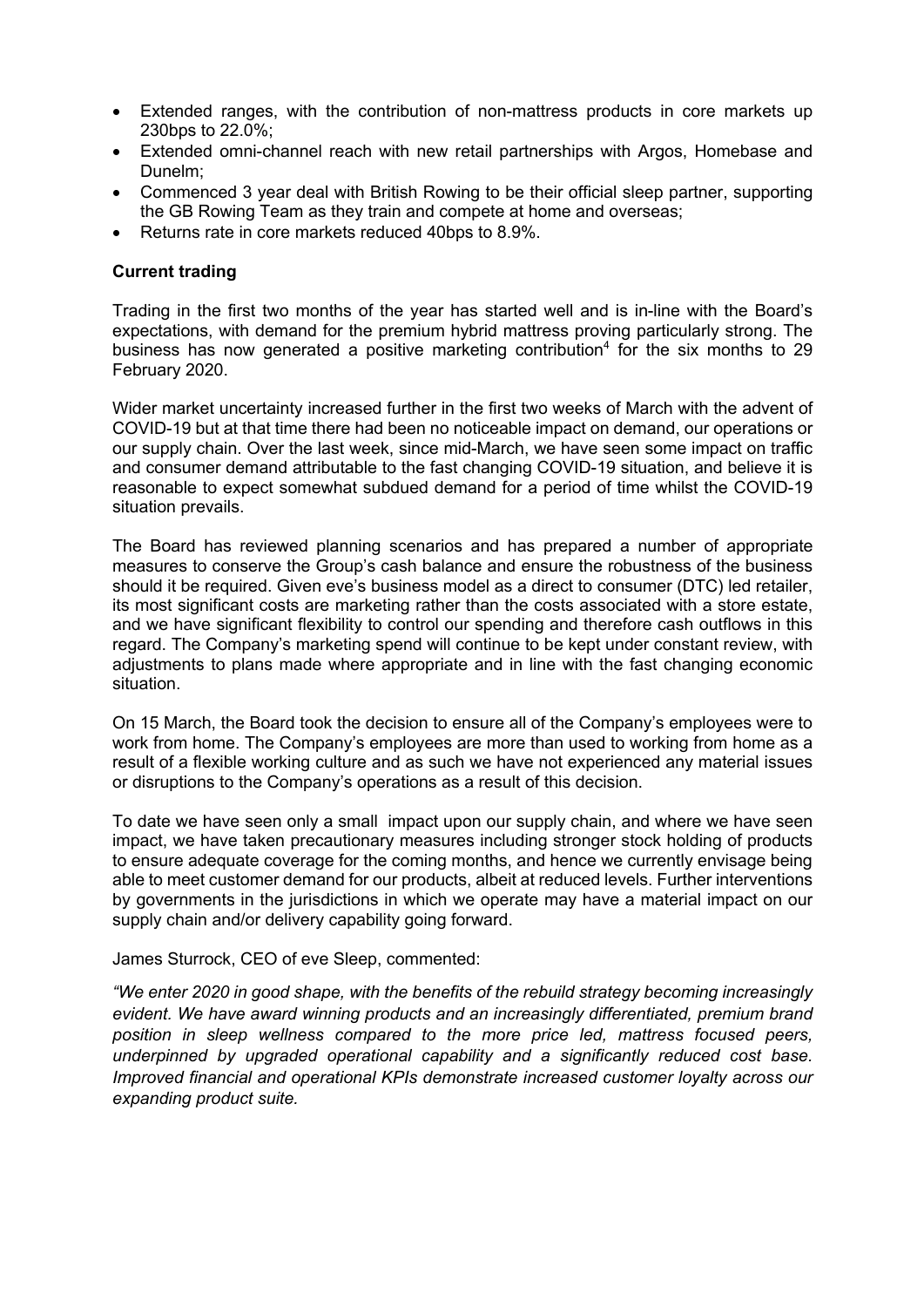*I* am delighted that in the six months to 29 February 2020 eve has improved marketing *efficiency* <sup>7</sup> *and reduced central overheads and is on course to deliver a significant EBITDA improvement in 2020. While there remains considerable wider market uncertainty over the rest of the financial year, we have a healthy net cash position of £7.8m as at 29 February 2020, no debt and a rebuild strategy that is delivering."* 

## **Footnotes**

 $<sup>1</sup>$  Financial data has been rounded for presentation purposes. As a result of this rounding the</sup> totals, comparatives and calculations presented in this document may vary slightly from the arithmetic totals or calculations using such data.

 $2$  In July 2018, the Board reviewed the number of territories that eve traded from, deciding to focus on the "Core Markets" of the UK&I and France, and withdrawing from the other territories. Thus, this note presents revenue, gross profit, gross profit margin and marketing contribution attributable to the Core Markets for the current and prior period.

 $3$  Indirect marketing costs, such as the costs of production of TV campaigns, were previously presented within overheads but are now included within marketing costs. 2018 marketing costs have been restated to include these indirect marketing costs. The impact of this restatement solely impacts management information (direct and indirect marketing costs being included in administrative expenses in both the current and prior period) and therefore there is no impact of the restatement on the statutory statement of profit and loss and other comprehensive income.

<sup>4</sup> Marketing contribution is defined as the profit/loss after marketing expenditure but before payroll and overhead costs; a measure also referred to as operational profitability.

<sup>5</sup> Underlying EBITDA is defined as earnings before interest, taxation, depreciation, amortisation, impairment, share-based payment charges connected with employee remuneration, fundraise-related expenditure (2019 only) and staff and country exit costs (2018 only).

 $6$  In addition to the cash and cash equivalents balance of £8.0m at 31 December 2019, the Group also benefits from £0.3m in advertising credits outstanding with Channel 4, following £0.9m of credits raised at the fund raising in February 2019.

 $<sup>7</sup>$  Marketing efficiency is defined as total reported marketing cost divided by the reported</sup> revenue for the specified segment, thus as the reported percentage falls marketing efficiency improves.

The information contained within this announcement is deemed by the Company to constitute inside information stipulated under the Market Abuse Regulation (EU) No. 596/2014.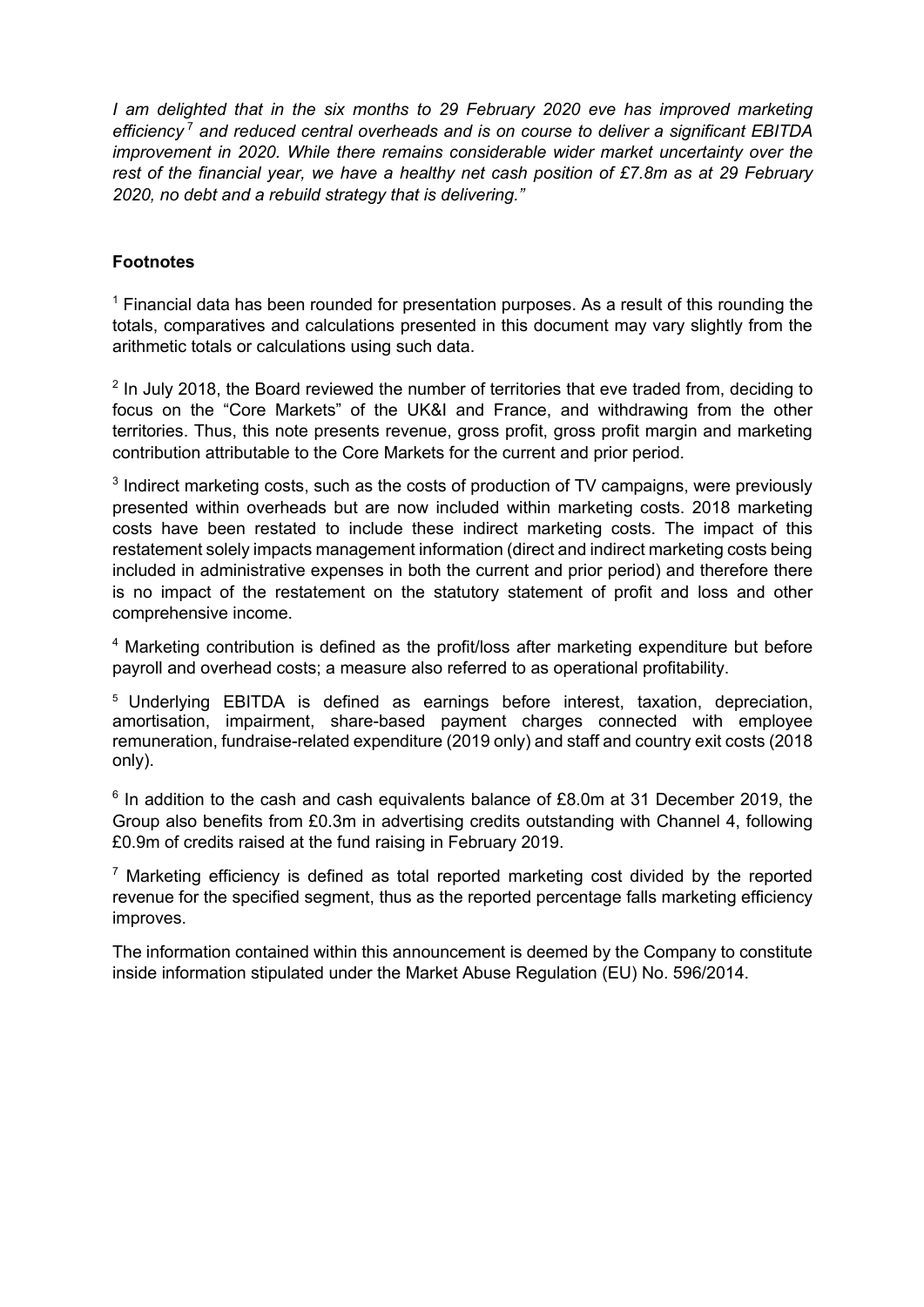For further information, please contact:

eve Sleep plc

James Sturrock, Chief Executive Officer

Tim Parfitt, Chief Financial Officer

finnCap Limited (NOMAD and Broker)

Matt Goode / Hannah Boros (Corporate Finance)

Alice Lane / Manasa Patil (ECM)

M7 Communications LTD +44(0) 7903 089 543

via M7 Communications LTD

+44(0)20 7220 0500

Mark Reed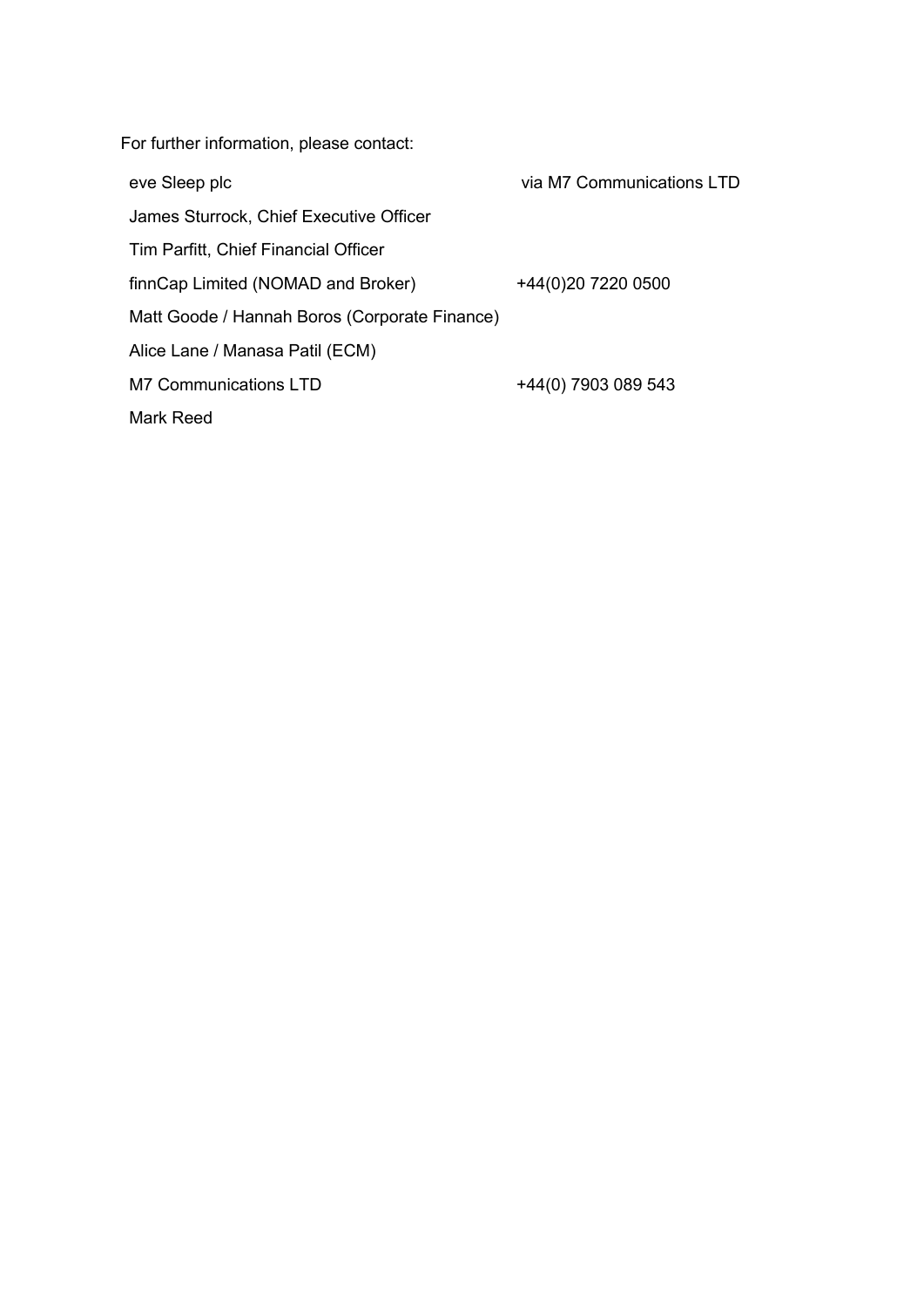#### **chairman's statement**

"We are confident that we have a winning product, the right strategy and the team to build a sleep wellness brand of size and strength that delights our customers and delivers value to all of our stakeholders." - Paul Pindar

#### **delivering the rebuild strategy**

The focus in 2019 has been on the continued execution of the rebuild strategy through the prioritisation of reducing losses and stemming cash flows, over chasing sales growth at any cost. To effect this we have sharpened our focus on profitable sales, removing unprofitable channels, while further improving our marketing efficiency.

We remain confident that this is the right strategy for the business, particularly given the continued challenging retail backdrop and the ongoing discount-reliant competition in the mattress market. To fund the execution of the strategy and to strengthen the statement of financial position we successfully raised £11.7m (net of expenses) plus £0.9m of advertising credits with Channel 4 in February 2019. As at 31 December 2019 eve has £8.0m of cash and cash equivalents, £0.3m of advertising credits available for use and no debt (excluding the lease liability arising under IFRS 16).

The team has made good strategic and financial progress in the year. Product development which is central to our aim of building a sleep wellness brand, was strong in both mattress and wider sleep range products. The eve premium hybrid mattress, which was launched in June 2019 was announced as the top scoring mattress by Which? in December 2019, giving eve's full adult mattress range a Which? Best Buy rating. Good progress was also made with the expansion of wider sleep products including the launch of new bed frames and bedding, all of which has driven a 140 bps and 590 bps year-on-year increase in the contribution from nonmattress sales in the UK&I and France respectively. Range expansion has also supported an improvement in the customer repeat rate, increasing 230 bps in the UK&I and 360 bps in France.

We continue to develop our multi-channel offering through partnerships with leading retailers where the relationship is strategically and commercially value creating for both parties. During the year we signed and launched partnerships with Argos, Homebase and Dunelm and in addition to creating more sales opportunities, these partnerships help to raise eve's brand awareness.

Elevating the brand position above our peers has always been a core strength at eve and it remains so. In July 2019 we launched a new and highly successful brand campaign featuring the eve sloth and in September we signed a three year deal with British Rowing to be their official sleep partner, including managing the sleep environment of the GB Rowing Team athletes both at home and overseas. Together, these marketing initiatives have driven a 50% increase in unprompted brand awareness to 15%.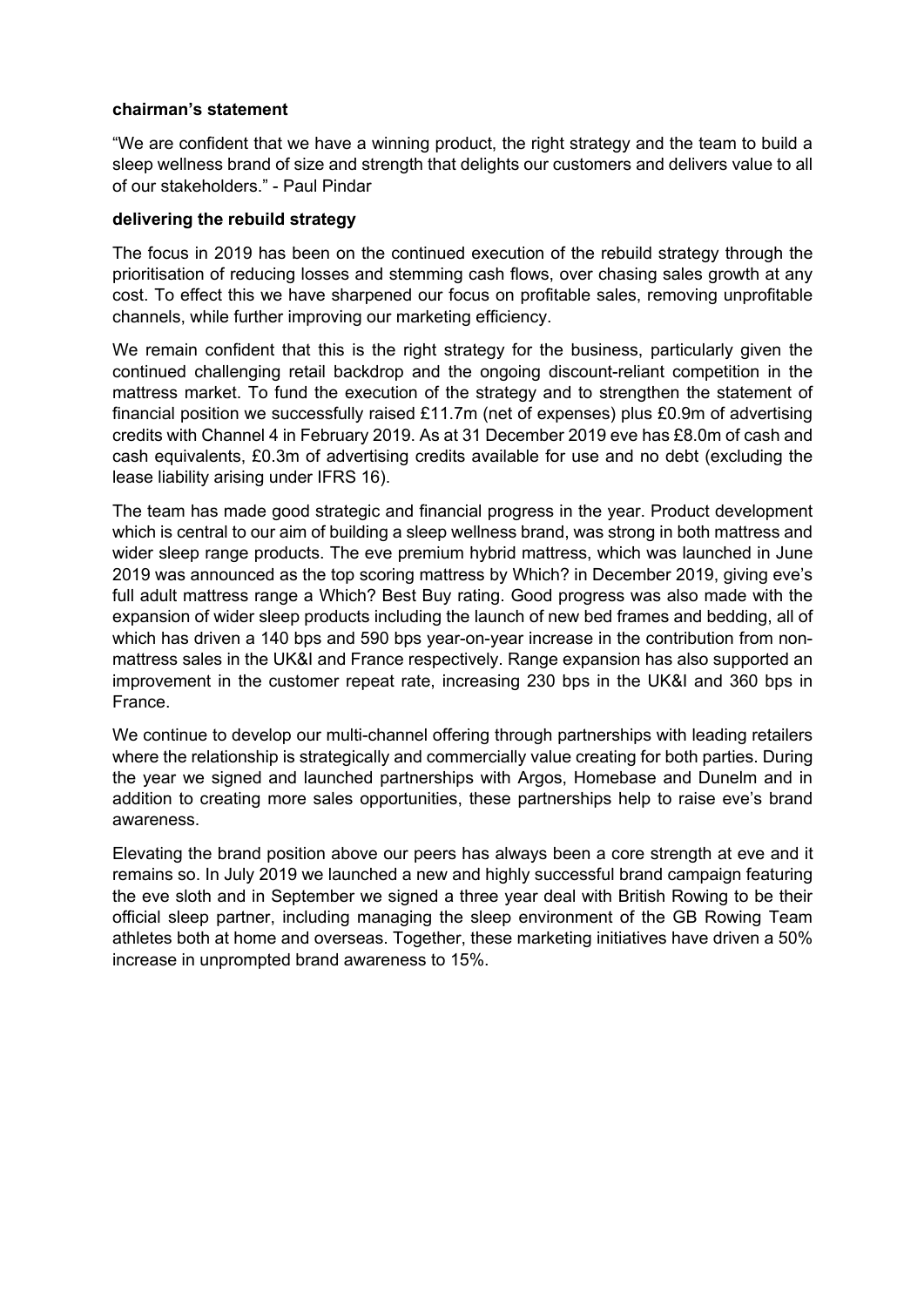#### **improving financial performance**

As planned, Group revenues from Core Markets reduced year on year, declining by 19% to £23.8m (2018: £29.4m) as we optimised our DTC marketing, scaling back marketing investment by 32% across UK&I and France in order to prioritise profitable revenues over revenue growth alone. Year-on-year Group gross profit margin improved from 52.8% to 53.1% reflecting margin prioritisation over revenue growth. Group underlying EBITDA losses<sup>1</sup> reduced by 44% to £10.7m, supported by a 24% reduction in administrative expenses (excluding marketing expenses, fundraise-related expenditure, depreciation, amortisation and impairment charges) for the year. The reduction in the cash outflow from operating activities was even greater, down 55% year-on-year.

Our results in the last four months of the year showed further progress on our path to profit, reaching for the first time break-even at the operating level, defined as a positive margin contribution after all direct costs and marketing but before overheads. The attainment of this milestone follows further significant cost savings in Q4 as well as the benefits flowing through from earlier initiatives. Accordingly, we see our results for the final four months of the year as more indicative of our prospects for 2020.

#### **our people**

This has been the second year of considerable change for our people, which has included a move to new local offices as well as an organizational restructure. Whilst this has been the right course of action strategically for the business, I understand that it is both difficult and unsettling and I would like to thank them all personally for their continued loyalty, positivity and commitment to rebuilding eve.

We are confident that we have a winning product, the right strategy and the team to build a sleep wellness brand of size and strength that delights our customers and delivers value to all of our stakeholders.

#### **current trading and outlook**

Trading in the first two months of the year has started well and is in-line with the Board's expectations, with demand for the premium hybrid mattress proving particularly strong. The business has now generated a positive marketing contribution<sup>2</sup> for the six months to 29 February 2020.

Wider market uncertainty increased further in the first two weeks of March with the advent of COVID-19 but at that time there had been no noticeable impact on demand, our operations or our supply chain. Since mid-March 2020, we have seen some impact on traffic and consumer demand attributable to the fast changing COVID-19 situation, and believe it is reasonable to expect somewhat subdued demand for a period of time whilst the COVID-19 situation prevails.

<sup>1</sup> Underlying EBITDA is calculated as earnings before interest, taxation, depreciation, amortisation, impairment, share-based payment charges connected with employee remuneration, fundraise-related expenditure (2019 only) and staff and country exit costs (2018 only). It should be noted that the application of IFRS 16 in 2019 has resulted in a depreciation charge recognised in 2019 of £0.2m (2018: £0.0m); this charge is excluded from underlying EBITDA. Under IAS 17 however, expenditure relating to operating lease rentals (presented within administrative expenses) would have totalled £0.2m and would have been included within underlying EBITDA. In this way, £0.2m of the year on year improvement to underlying EBITDA is attributable to the application of IFRS 16.

<sup>&</sup>lt;sup>2</sup> Marketing contribution is defined as the profit after marketing expenditure but before payroll and overhead costs.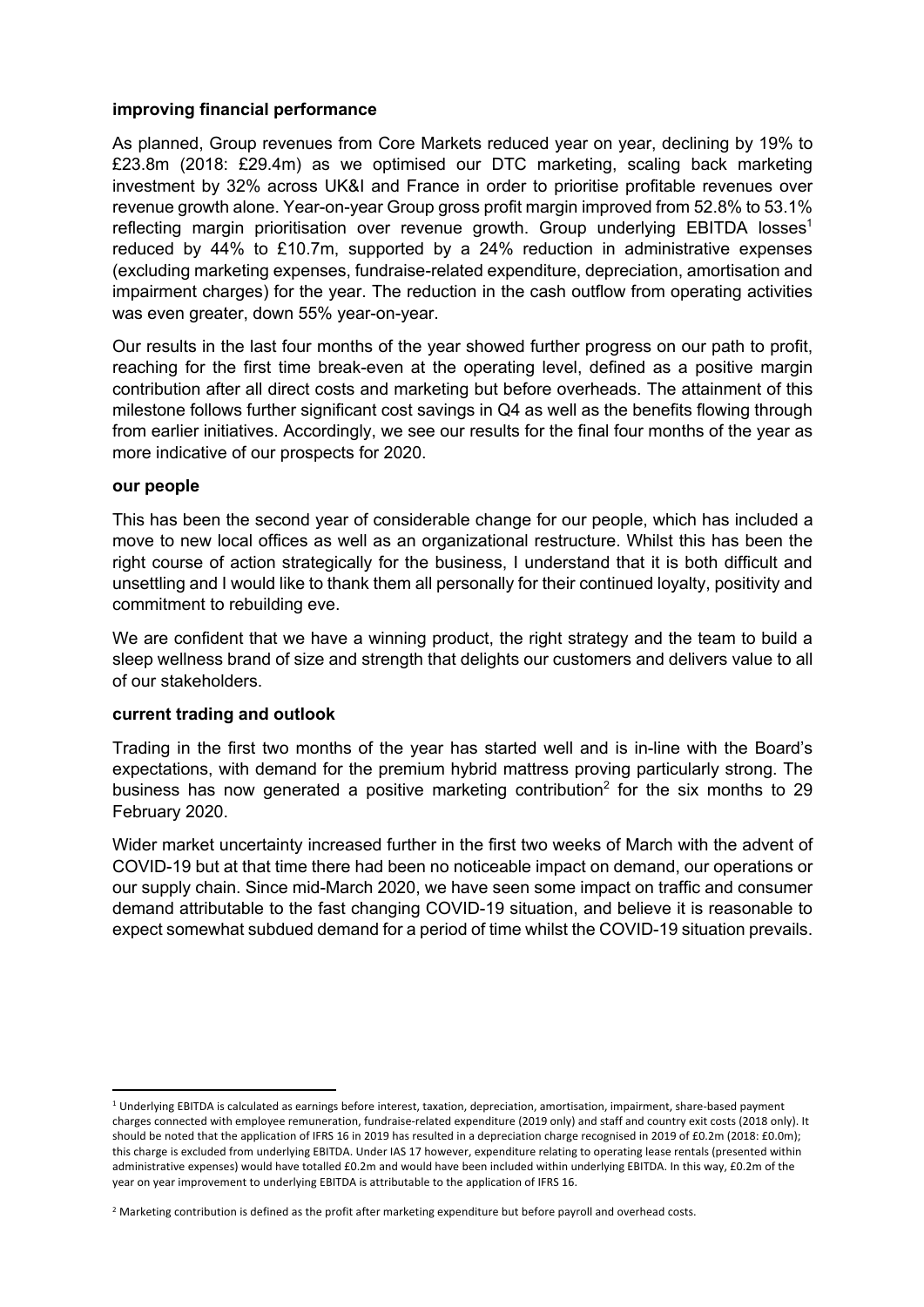The Board has reviewed planning scenarios and has prepared a number of appropriate measures to conserve the Group's cash balance and ensure the robustness of the business should it be required. Given eve's business model as a direct to consumer (DTC) led retailer, its most significant costs are marketing rather than the costs associated with a store estate, and we have significant flexibility to control our spending and therefore cash outflows in this regard. The Company's marketing spend will continue to be kept under constant review, with adjustments to plans made where appropriate and in line with the fast changing economic situation.

To date we have seen only a small impact upon our supply chain, and where we have seen impact, we have taken precautionary measures including stronger stock holding of products to ensure adequate coverage for the coming months, and hence we currently envisage being able to meet customer demand for our products, albeit at reduced levels.

**Paul Pindar Chairman 23 March 2020**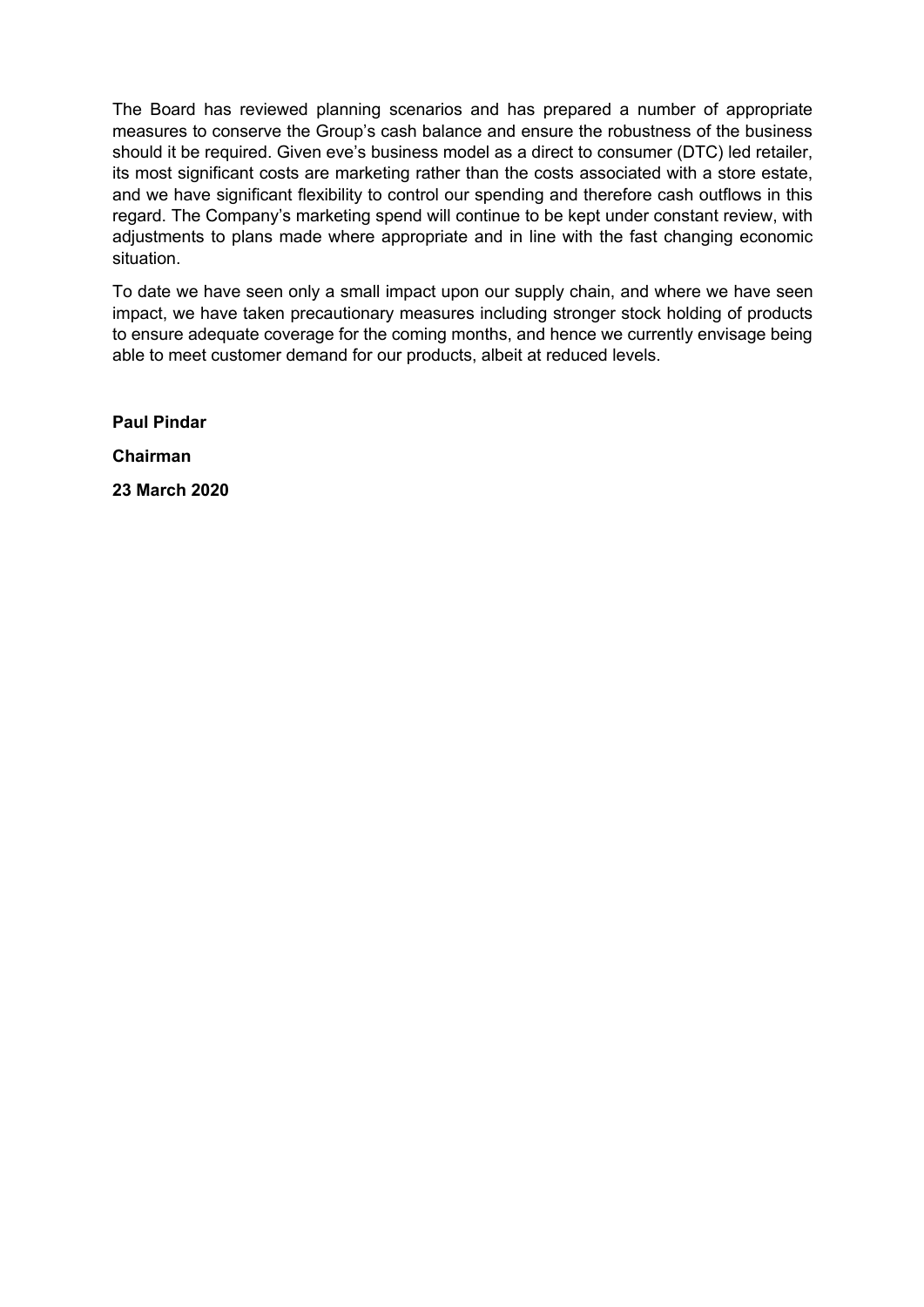#### **strategic report**

#### **strategic review**

"Building customer loyalty and ultimately driving repeat sales is at the centre of the eve model and is essential to attaining profitability."

#### **on trend in a large and growing market**

Wellness is a mega trend, transcending age and geography. Within the wellness sphere there is an increasing understanding and recognition that sleep sits alongside nutrition and physical fitness as the foundations of wellness. There is also a growing body of research and evidence which testifies to the importance of sleep and the risks to physical and mental health of insufficient sleep. In a recent poll of 2,000 UK adults commissioned by eve, 58% of respondents expressed worry about the potential impact a lack of sleep can have on mental and physical health and 75% of customers tell us they are better slept simply by having one of our products.

With the increasing understanding of the importance of sleep has come consumer change. Consumers are spending more on wellness and the sleep market has been a beneficiary of this. Not only are consumers spending more on sleep wellness related products but they are willing to spend more on the central element of a good night's sleep; the mattress. The strong sales performance of eve's most recently launched premium hybrid mattress testify to this point.

Data from Euromonitor estimates that the European sleep market is worth £26bn, with the Core Markets that eve is focused on (UK&I and France) being worth £6bn. The market is however highly fragmented, populated by many traditional operators offering a proposition that has changed little in the last fifty years. There is also an increasing willingness on the part of consumers to purchase big ticket items online, with Euromonitor predicting that the online furniture market will be the second fastest growing retail category, with online purchase penetration expected to increase by 55% between 2018 and 2023.

In terms of the competitive landscape there are a limited number of well branded new digital offerings. However, no company is yet to break through in terms of establishing a sleep wellness brand which commands widespread recognition and brand loyalty. eve's ambition is to achieve just this; to be seen as the go to brand for sleep wellness products.

#### **business model**

eve is a digitally native business, with a direct to consumer (DTC) led proposition, supported by partnerships with leading retailers. This omni-channel approach reflects how consumers increasingly identify, research and purchase items, moving seamlessly between online and offline channels. By being where the customer is, eve increases its potential sales opportunities and grows its brand awareness and product understanding.

Building customer loyalty and ultimately driving repeat sales is at the centre of the eve model and is essential to attaining profitability. To achieve this goal eve is focused on establishing itself as a go to brand for sleep wellness products, which would provide the authority and consumer trust to sell a broader range of products in the category.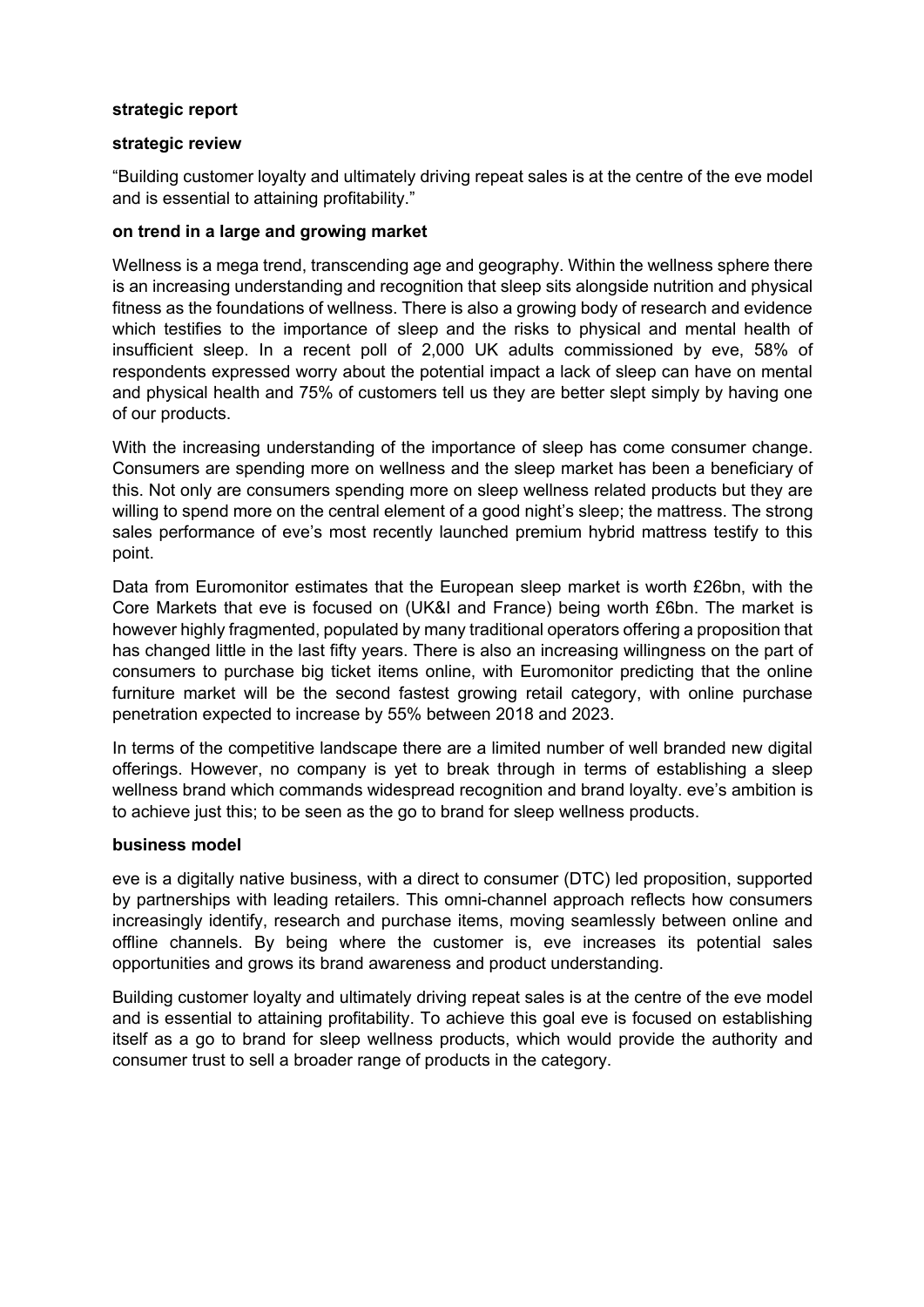As a DTC focused business, eve maintains close relationships with its customers and leverages a rich data set from which to better target repeat customers and attribute purchases to the many touchpoints eve has in the marketplace. eve has worked to greatly expand its collection and use of such data during 2019 culminating in detailed econometric and attribution insight now at the forefront of the business. The insights gained from customer feedback also power new product development and refinements to existing ranges. The continued growth in eve's customer repeat rate which in the UK has more than doubled to 17.3% in the second half of 2019 from just 8.0% in the first half of 2016, demonstrates that eve is succeeding in building brand loyalty amongst its customers. As a brand led business, resources in terms of investment and talent are focused on the key operations of product development, branding, marketing and customer experience. As is common in the industry, manufacturing and fulfilment, which require heavy fixed cost investment, are outsourced to leading third party suppliers in the UK and Continental Europe. This set-up has proved to be highly scalable and flexible, enabling significant seasonal variations in monthly product demand to be met without any noticeable margin impact or the requirement to hold large amounts of product stock. There is also a close working relationship with eve's manufacturing partners to innovate and develop new products that work better in terms of function and design and that differentiate eve from peers, without a premium price tag.

The outsourced manufacturing and fulfilment model, coupled with the DTC led setup, enables a lower and more flexible cost base than a traditional retailer. Although marketing costs are one of the largest costs for eve, they are more flexible in nature and it is easy to scale them up and down quickly and switch between marketing channels.

#### **chief executive's report**

*"What is certain is that eve has closed out 2019 in a stronger position than it started the year. There is still much that can and will be done to drive further improvements and this work will continue through 2020."* - James Sturrock

#### **introduction**

In 2019 we completed the restructuring of the management team, made significant progress in professionalising internal operations, processes and reporting, optimised our supplier and logistics footprint, and significantly reduced the operating costs of the business. These things, alongside the progress of our customer facing rebuild strategy have significantly improved EBITDA results on the path to profitability and put eve on a steadier footing to deliver our plans for the long-term health of the business. We consider that headwinds in the competitor landscape and discounting pressure will continue, but the premium positioning of the brand and the work we have completed to create a stable and lean platform, along with a healthy cash balance, will aid the execution against our plans in order to succeed in the future.

The first few months of my tenure, which commenced in September 2018, were spent evaluating the business and formulating what we refer to as the rebuild strategy. Although implementation of the rebuild strategy commenced in late 2018, work has continued throughout 2019 on effecting and embedding change and improvement throughout all areas of the business in order to attain our stated goal of profitability and positive cash generation in the near term. There is still much that can and will be done to drive further improvements and this work will continue through 2020 and beyond.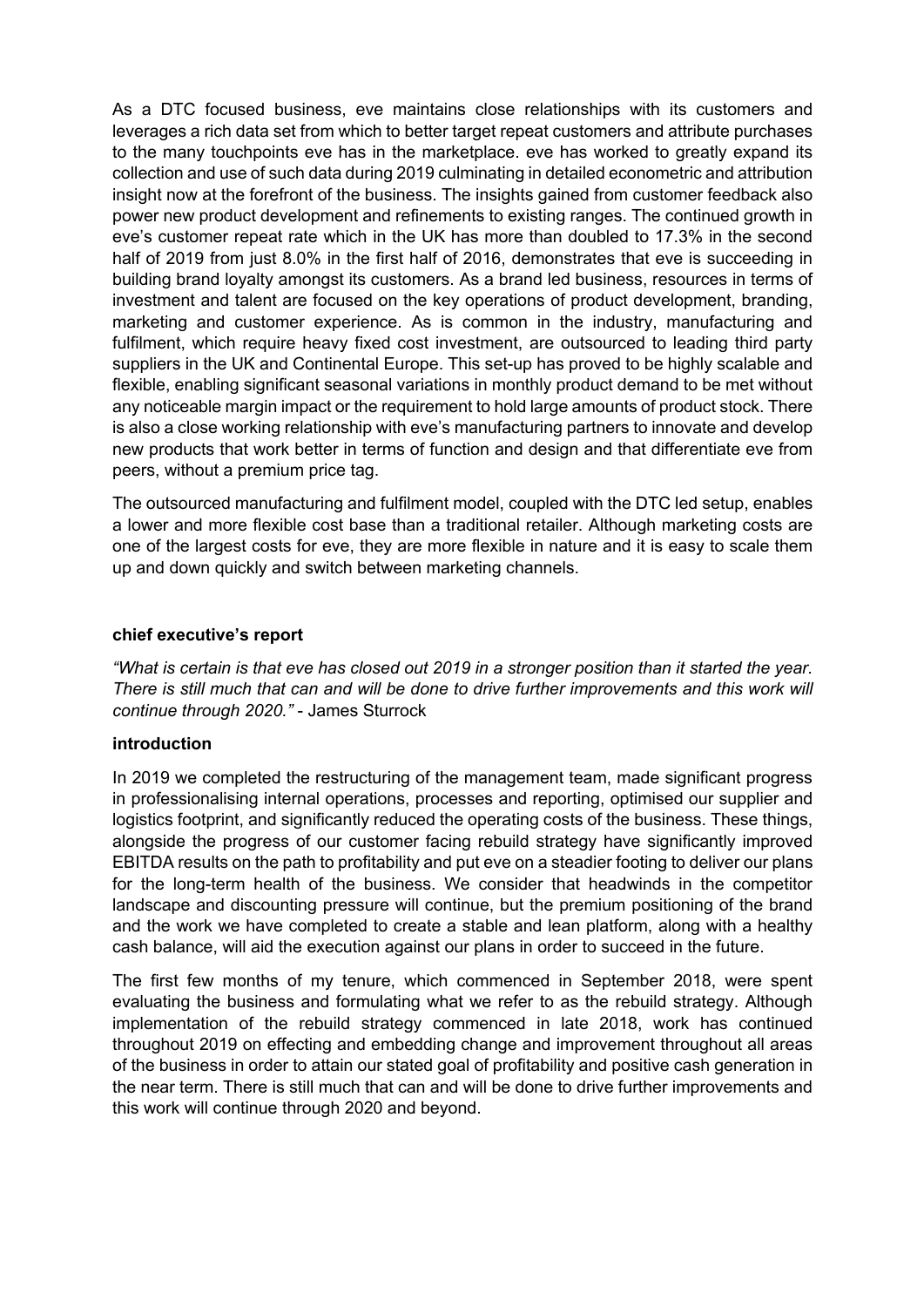What is certain is that eve has closed out 2019 in a stronger position than it started the year. We have a broader, award-winning product range. Operational KPIs, including the customer repeat rate and the sale of non-mattress products improved during the year, while our financial performance strengthened considerably, evidenced by a reduction in administrative expenses excluding marketing costs, fundraise-related expenditure, depreciation, amortisation and impairment of 24%. We reduced our underlying EBITDA losses by 44% and trimmed our cash outflows from operating activities by 55%, which is all the more pleasing given the challenging retail backdrop and ongoing price led competition in the mattress market. Our cash position has also improved, with a year-end net cash position of £8.0m plus £0.3m of advertising credits with Channel 4, compared with £6.0m as at 31 December 2018, owing to the fund raising in February 2019.

## **the rebuild strategy**

The rebuild strategy focuses on three core pillars:

- differentiated brand positioning;
- expanded product range; and
- lower friction customer experience.

## **differentiated brand positioning**

To differentiate eve from the plethora of mattress in a box brands, where competition is largely price led, our strategy is to establish eve as a trusted go to destination for sleep wellness products. To achieve this we have been refocusing and aligning our marketing investment and communications on the benefits that eve can bring consumers in sleep wellness. This is best exemplified in the three-year partnership deal we signed in 2019 with British Rowing to be their official sleep partner. As part of the deal we will be managing the sleep environment of the GB Rowing Team athletes as they train and compete both at home and overseas.

During the first half of the year we ran existing marketing campaigns whilst testing new promotional strategies and channel mix, as well as carrying out analysis on a granular level of marketing return on investment. This supported the development of the new brand, communications and the creative strategy, which launched in the UK&I at the start of H2 2019 with the 'wake up dancing' campaign, featuring the eve sloth. The campaign has proved immensely successful, raising unprompted brand awareness by 50% to 15% between January 2019 and August 2019. It has also driven increased engagement with customers, so much so that in response to customer demand we have produced and sold circa. 6,000 soft toy eve sloths at the close of 2019.

In France, the investment and media strategy has been adapted to make better use of the peak sales periods, driving more efficient spend with an optimised creative strategy and revitalised positioning. This positioning, which launched with the 'reborn again each morning' ('renaissez chaque matin') campaign in July 2019 is designed to elevate eve to be the premium brand in the nascent direct-to-consumer mattress category in France, premium mattress sales making up 44.9% of total mattress sales in December 2019.

The success of our marketing to date is demonstrated in our unprompted UK brand awareness, which has increased from 11.2% in November 2018 to approximately 15% at August 2019.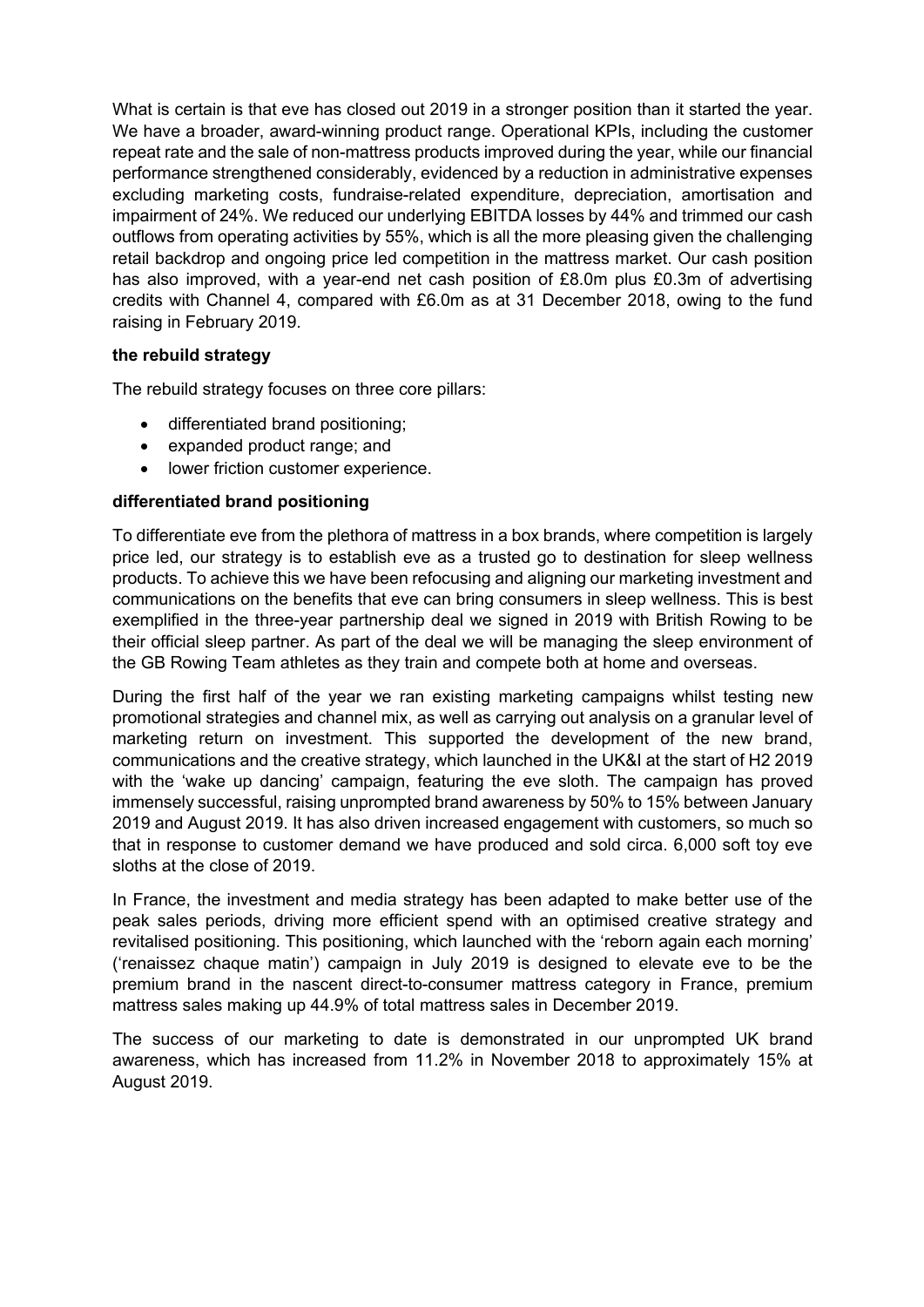In addition to refocusing the positioning of our marketing, considerable effort has gone into improving marketing efficiency, including the development of a bespoke-built optimisation model. Subsequently, marketing investment has been substantially reviewed, with the removal of channels that were not generating a sufficient return, in line with our strategy of focusing on profitable sales and margin positive first orders. The success of this strategy is best evidenced in the efficiency of our marketing spend, which has improved in all three of our core markets in tandem with growing awareness. In the UK&I marketing efficiency has improved from 54.1% in 2018 to 52.3% in 2019; marketing efficiency being defined as marketing expenditure as a percentage of revenue. This is the third successive year of improvement and we see scope to further reduce this percentage in 2020. In France, marketing efficiency improved from 82.9% in 2018 to 44.1% in 2019.

To measure our success in delivering on this strategic pillar we will continue to monitor and report on the KPI of unprompted brand awareness in the UK and marketing efficiency, given its importance for the pathway to profitability.

#### **expanded product range**

In 2019 we stepped up new product development, building out a range of sleep products to complement our successful next generation foam mattress. Range expansion gives eve a clear trajectory to dominating the ecommerce sleep wellness space in our chosen markets and provides the opportunity to grow the frequency of customer purchases.

In the mattress category we launched the premium hybrid mattress, which received a Which? Best Buy rating, scoring the highest rating ahead of all competitor mattresses in the UK in December 2019. At the close of 2019, eve now has a suite of four mattress products sold via its DTC channel – the premium foam, the premium hybrid, the original foam and the hybrid, as well as the baby mattress.

The rate of new product development increased significantly in the period, with the launch of new bedframes and expanded ranges of bedding, pillows, sleep accessories and the baby category. Sales of bedframes, including two new storage bedframes, have performed particularly well.

The improvements in this pillar of the strategy are evident in our KPIs. In 2019 the customer repeat rate in the UK&I grew 230bps to 16.7% and in France increased 360bps to 17.0%. This growth was underpinned by an increase in sales of non-mattress products in each of the core markets. In the UK&I, the contribution from non-mattress DTC sales increased by 130bps to 24.8% and in France improved by 590bps to 28.2%.

To measure our success in delivering on this strategic pillar we will continue to monitor and report on the KPIs of conversion rates and the growth in non-mattress sales.

#### **lower friction customer experience**

Enhancing the customer experience throughout the online journey and in our service proposition to enable stronger site conversion and customer satisfaction metrics is central to our rebuild strategy. Improved conversion will not only drive higher revenues but also greater marketing efficiency, which is key to achieving profitability.

The entire customer journey through the eve website prior to purchase has been substantially upgraded during the year. This includes a 50% plus increase in the speed of loading the website plus a redesigned home page with more focus on inspiring customers, building out category pages to help users more easily discover products within our expanded ranges and new imagery, with copy/zoom functionality. Improvements have also been made to how promotions are presented on the website.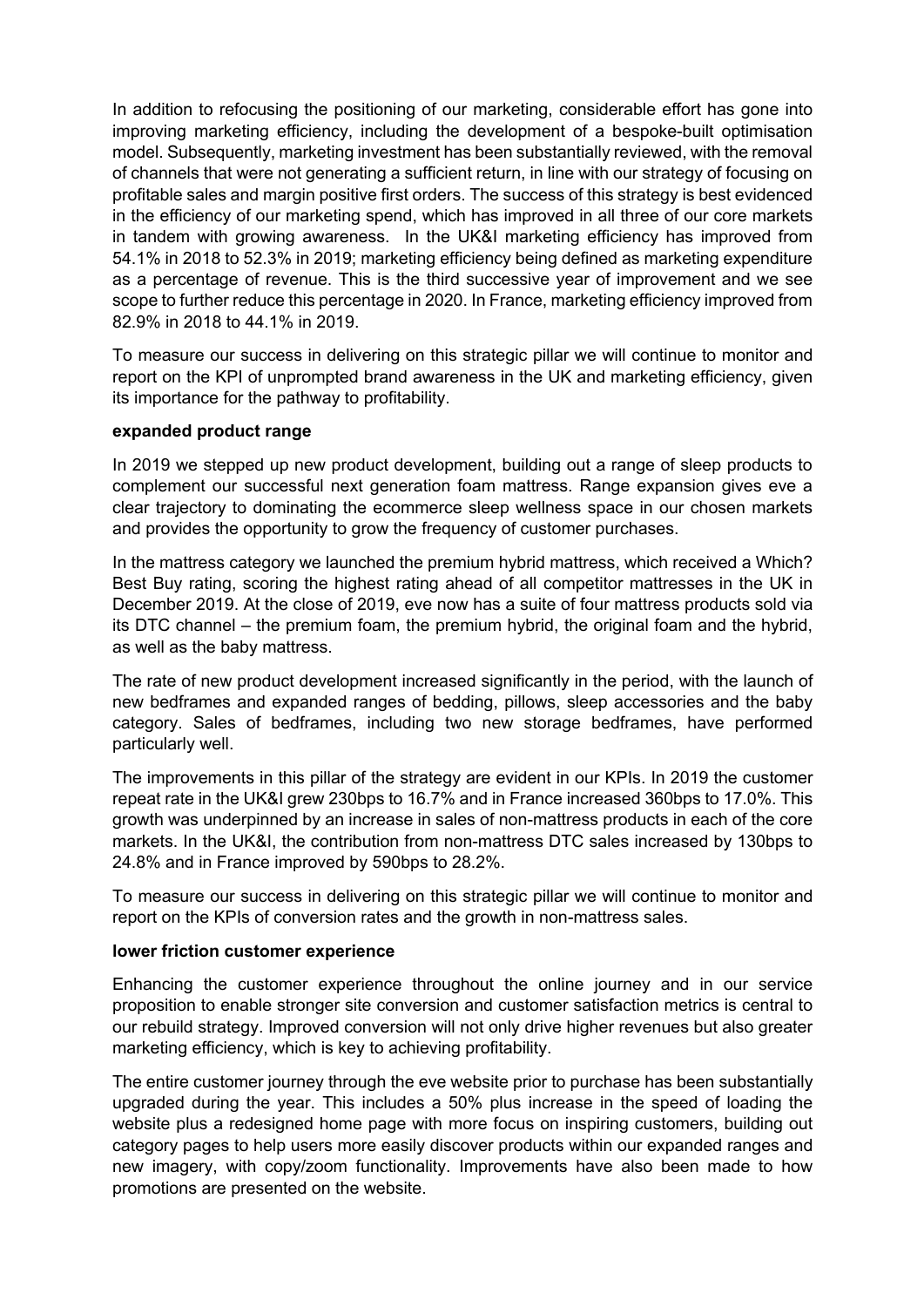To improve the purchase process, the basket and checkout have been rebuilt to make them faster and more intuitive, resulting in an improvement in the basket completion rate. The delivery proposition has also been improved with a move to a new carrier portfolio and warehouse consolidation, which is expected to result in improved delivery experience for customers and efficiencies in distribution costs. In addition to better communications with customers around confirmation, delivery tracking and product care guides, customers are now able to select a nominated delivery day for larger orders.

The changes made to the website and customer proposition have driven a 30bps year-onyear improvement in the conversion rate.

We recognise the importance of providing an omnichannel approach, for consumers that freely move between online and offline channels, when researching and purchasing products. During the year we have extended our reach with three new retail partnerships with Argos, Homebase and Dunelm, all of which have subsequently launched.

To measure our success in delivering on this strategic pillar we will be monitoring and reporting on the KPIs of conversion rates and eve's new sleep wellness score, a measure of customers reporting improved sleep as a result of purchasing an eve product.

#### **responsible business**

As a business we recognise our responsibility to our stakeholders and the wider community at large. We continue to strive to make improvements throughout our operations in order to reduce our environmental footprint. Our localised production facilities mean that we are not trucking or airfreighting long distances, while our mattress boxes used for packaging are produced in the UK and made from Forest Stewardship Council approved card. When customers return mattresses they are either broken down and the materials recycled or refurbished, depending on their condition. We do not send mattresses to landfill.

#### **culture and diversity**

We thrive on individuality at eve. We believe that irrespective of age, gender, ethnic origin, religion, sexual orientation, gender identity, gender expression, or disability, eve is a place of opportunity, respect and support for individuals to bring their best to work and do their best work.

eve are pleased to present the following metrics relating to gender balance as at 31 December 2019. The following breakdown shows the number of persons of each sex who were:

- (i) directors of the company;
- (ii) senior managers of the company (other than those falling within category (i)); and
- (iii) employees of the company.

|                  |    | Male Female |
|------------------|----|-------------|
| <b>Directors</b> |    |             |
| Senior managers  | 3  |             |
| <b>Employees</b> | 28 | 33          |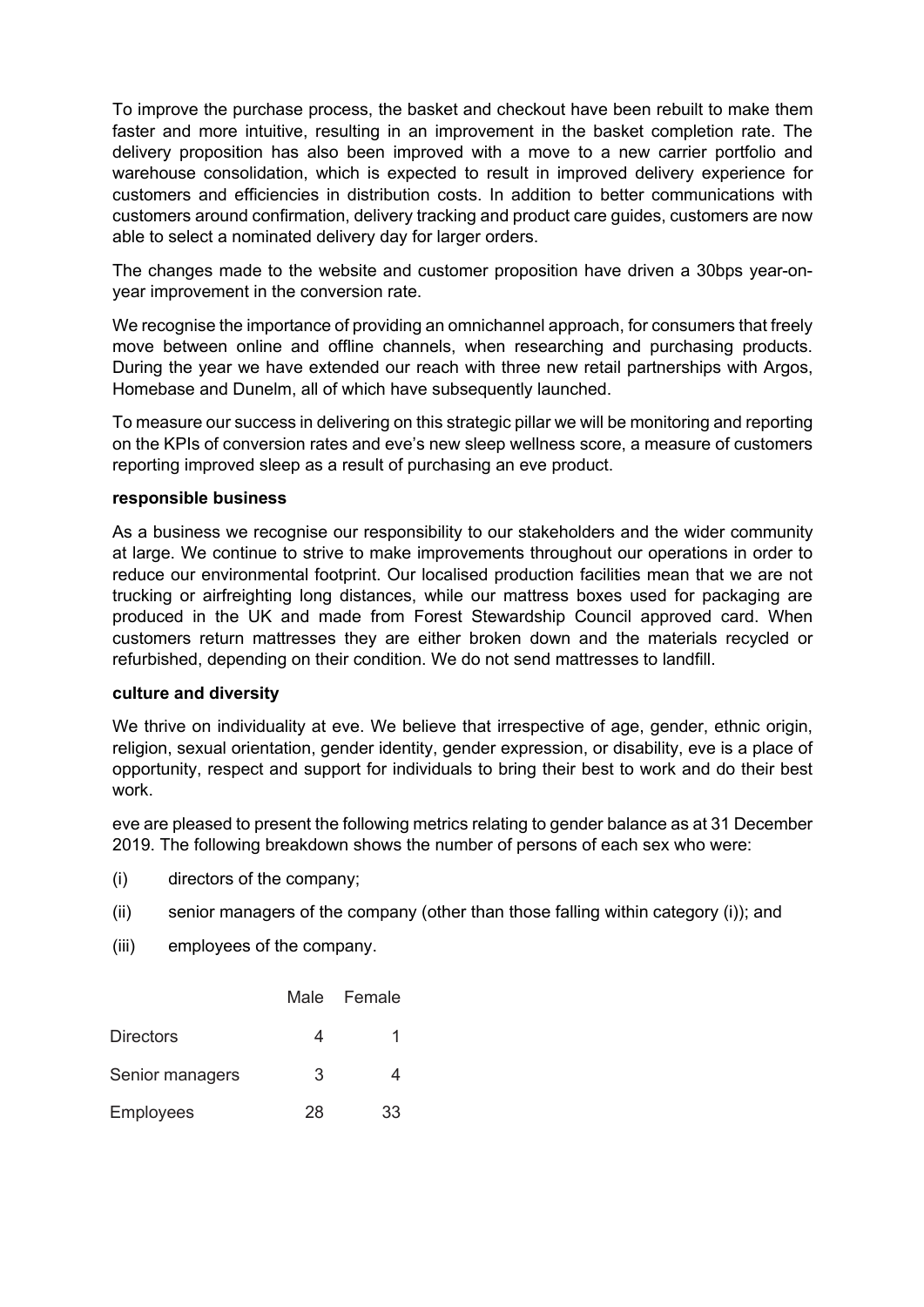## **2020 focus**

In the second half of 2019 we took the decision to accelerate our move to profitability and positive cash generation by making additional significant cost efficiencies in the business, primarily in the areas of marketing and overheads. These changes were made in the fourth quarter of the year.

The cumulative benefits of management initiatives and efficiencies made throughout 2019 as part of the rebuild strategy are coming through in an improved financial performance. I am delighted to report that in the final four months of the year we reached a milestone in terms of achieving operational breakeven, after all direct costs and marketing but before overheads. We enter 2020 with a sizeable year-on-year reduction in both overheads and planned marketing investment, which we expect to drive a further substantial reduction in losses and cash burn.

We are well placed to make further significant progress in 2020, with a differentiated brand position, a broader product range than peers and ongoing improvements to the customer experience, supported by a lower cost base, a substantial cash balance of £7.8m as at 29 February 2020 and no debt (excluding the lease liability arising under IFRS 16).

**James Sturrock** 

**Chief Executive Officer** 

**23 March 2020**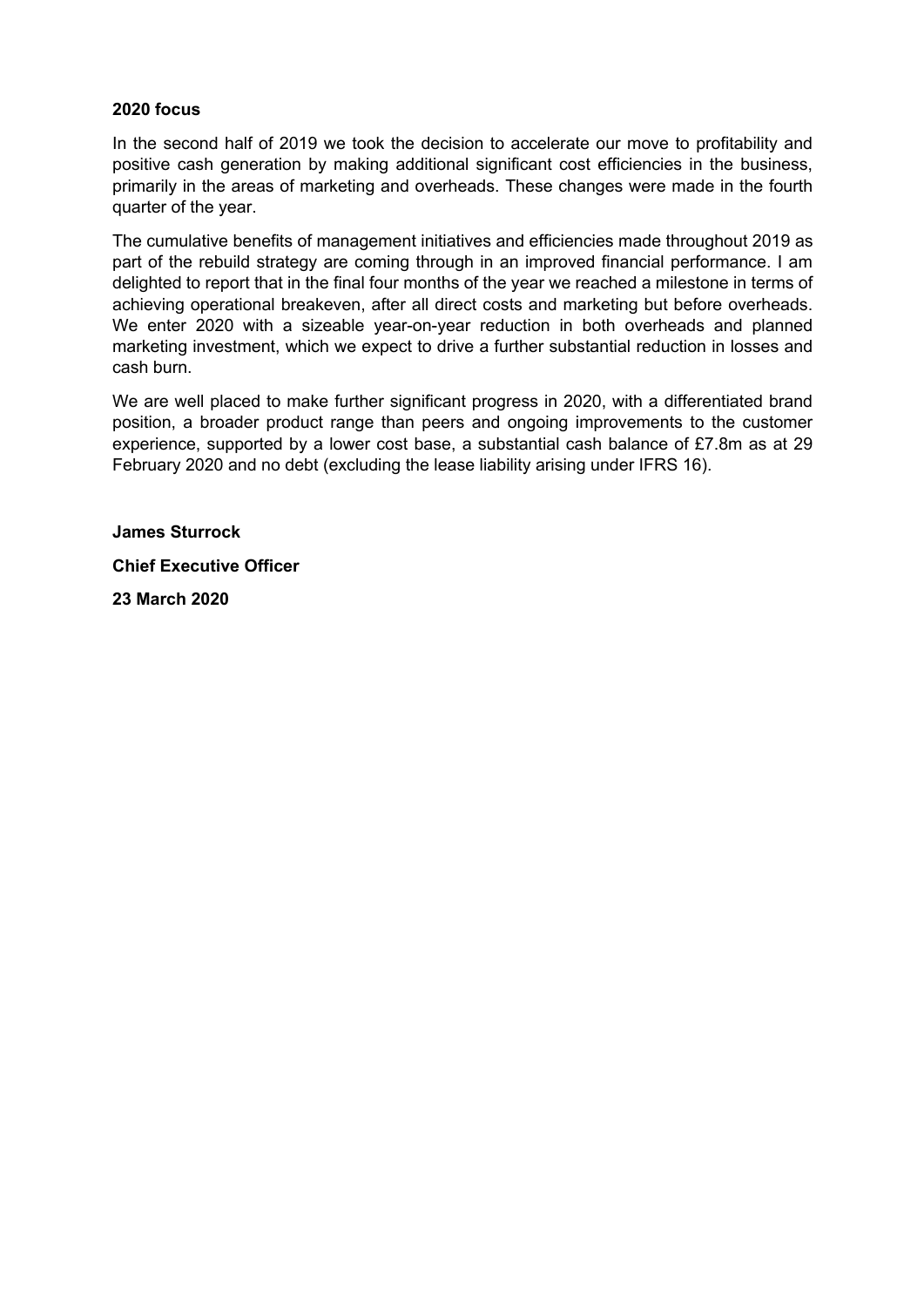## **key performance indicators**

In 2019, the key performance indicators (KPIs) used to evaluate and monitor the performance of the business were as follows and are designed to support the three core pillars of the rebuild strategy (differentiated brand positioning, extended product range and lower friction customer experience). There are three financial KPIs and five operational KPIs.

## *Financial KPIs* <sup>3</sup> *:*

- Overall revenue growth;
- Marketing efficiency;
- Underlying EBITDA.

## *Operational KPIs* <sup>3</sup> *:*

- UK brand awareness;
- Product return rates:
- eve website conversion rate;
- eve customer sleep wellness score;
- Non-mattress revenue growth.

The results of the KPIs are set out below. Financial KPIs focus on both Group and Core Markets results whilst the operational KPIs focus on measures tracked in the Core Markets of UK&I and France. Whilst lower than original expectations (due to the reasons set out in the Strategic Report), both financial and operational KPIs show broadly positive trends against 2018:

## *Group and Core Markets Financial KPIs* <sup>3</sup>

- Group revenue decreased by 31% to £23.9m (2018: £34.8m);
- Core Markets revenue decreased by 19% to £23.9m (2018: £29.4m);
- Improvement in Group marketing efficiency by 1313bps to 50.5% (2018: 63.7%);
- Improvement in Core Markets marketing efficiency of 1030bps to 50.5% (2018: 60.8%);
- Group underlying EBITDA losses reduced by 44% to £10.7m loss (2018: £19.1m loss).

## *Core Markets Operational KPIs* <sup>3</sup>

- Increase in non-mattress Core Markets sales as a proportion of total sales by 230bps to 22.0% (2018: 19.0%);
- Unprompted UK brand awareness: 380bps increase in unprompted UK brand awareness (August 2019: 15.0%; November 2018: 11.2%);
- eve customer sleep wellness score: 8/10 (2018: n/a as a new metric in 2019);
- 40bps year-on-year improvement in the returns rate to 8.9% (2018: 9.3%);
- 30bps year-on-year improvement in the eve website conversion rate.

## **glossary**

## *Definitions of Financial and Operational KPIs:*

Overall revenue growth - % change in value of reported revenue for the specified segment of the latest period vs the previous period.

Marketing efficiency - total reported marketing cost divided by the reported revenue for the specified segment, thus as the reported percentage falls marketing efficiency improves.

<sup>&</sup>lt;sup>3</sup> Definitions of Financial and Operational KPIs, see Glossary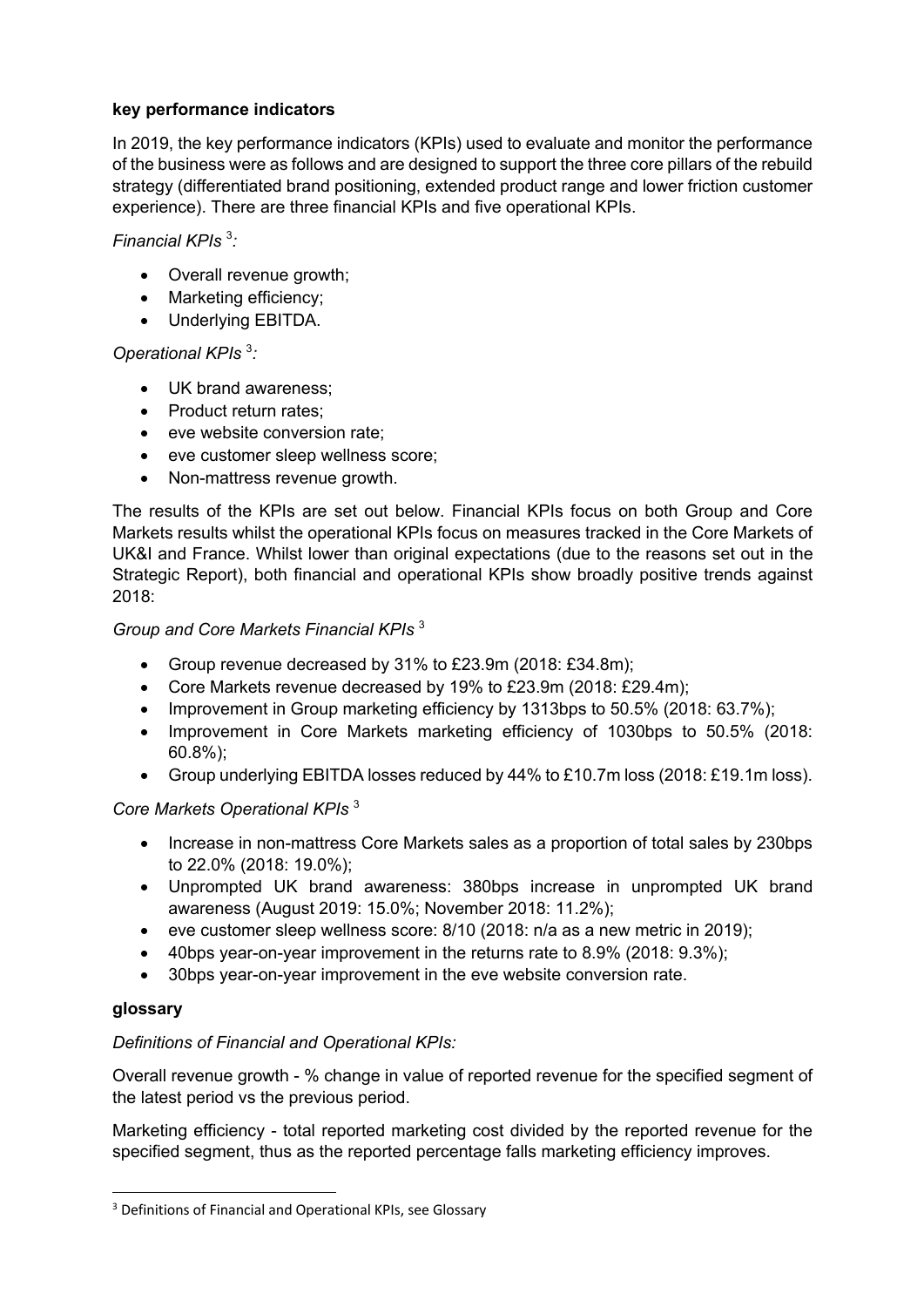Underlying EBITDA - earnings before interest, tax, depreciation, amortisation and impairment, share-based payment charges connected with employee remuneration (2018 and 2019), fundraise-related expenditure (2019 only) and staff and country exit costs (2018 only). Underlying EBITDA reflects what management believe to demonstrate the underlying performance of the business in a given year.

Non-mattress sales as a proportion of total sales - % of reported sales attributable to nonmattress products for the specified financial period. The Group track this Operational KPI in addition to the Financial KPI of overall revenue growth as returns and deferrals are not tracked in isolation for non-mattress sales. Total sales represents all sales after discounts and VAT and before deferred revenue, refunds processed and the refunds provision. Non-mattress sales represents the value of sales from non-mattress products.

UK Brand awareness - when asked question "What mattress brands can you think of?" the % of total respondents that answer eve (externally assessed using industry polling agencies).

Product return rates - return rate % is calculated by dividing the total value of sales returns by the value of net sales of goods including freight (all excluding VAT).

eve website conversion rate - the percentage of website traffic in a specific period that complete a purchase. Calculated by dividing the number of completed sales orders divided by the total website traffic. This figure is compared on a bps movement between periods.

eve customer sleep wellness score – the average number of customers out of every ten customers that report improved sleep as a result of purchasing an eve product (internally assessed using post-purchase email campaigns).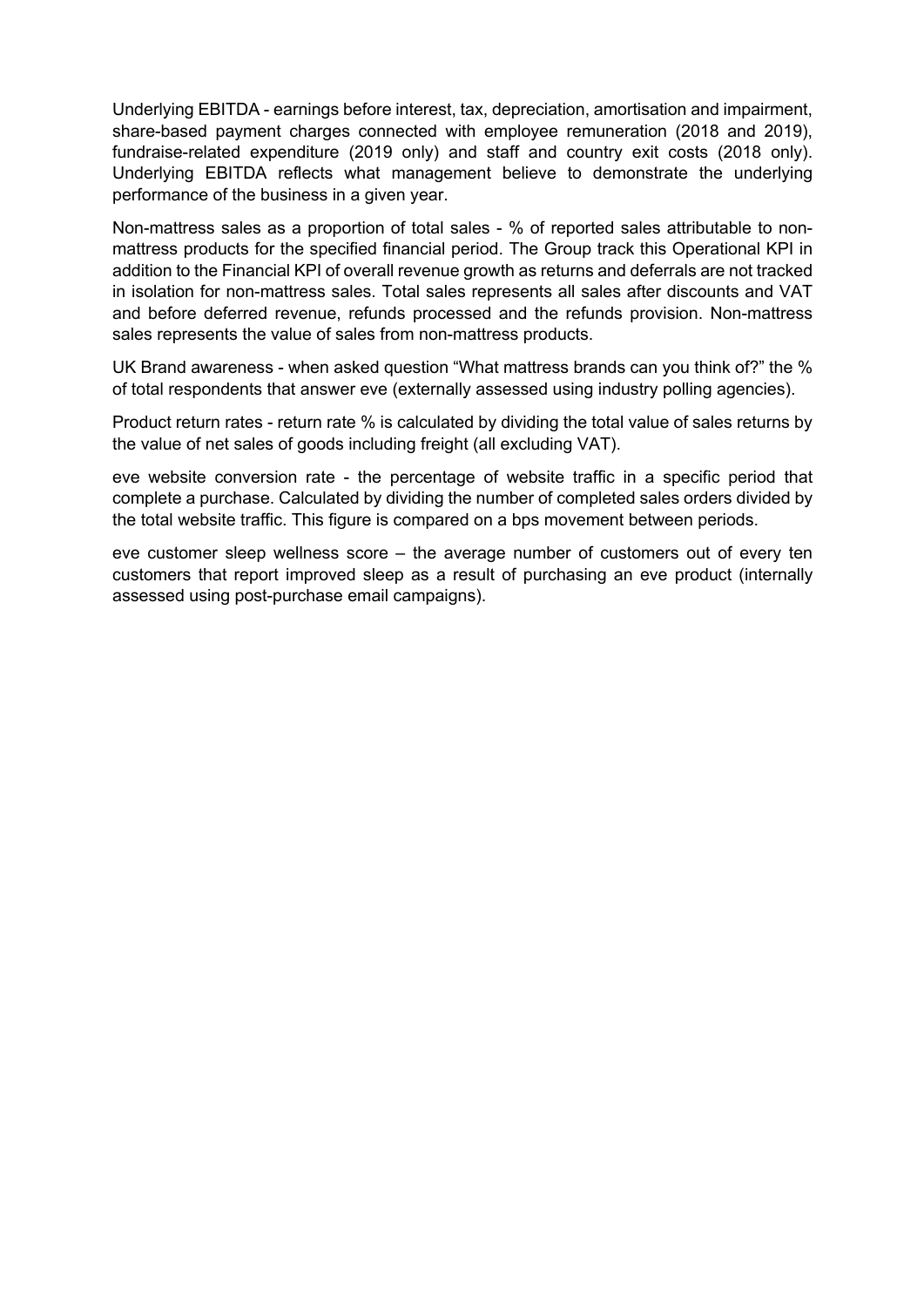#### **financial review**

"Whilst Core Markets revenue fell by 19% from £29.4m in 2018 to £23.9m in 2019, eve achieved a 70% reduction in group losses after distribution costs, payment fees and marketing expenses with losses falling from (£8.6m) in 2018 to (£2.5m) in 2019." - Tim Parfitt

#### **group financial performance**

| £m                                                                    | 2019   | 2018<br><b>Restated</b> | <b>Movement</b> |
|-----------------------------------------------------------------------|--------|-------------------------|-----------------|
| <b>Core Markets revenue</b>                                           | 23.9   | 29.4                    | (19%)           |
| Other revenue                                                         | (0.0)  | 5.5                     | $(101\%)$       |
| <b>Group revenue</b>                                                  | 23.9   | 34.8                    | (31%)           |
| Core Markets gross profit                                             | 12.8   | 15.5                    | (18%)           |
| Other gross profit                                                    | (0.1)  | 2.9                     | (103%)          |
| <b>Gross profit</b>                                                   | 12.7   | 18.4                    | (31%)           |
| Distribution expenses                                                 | (2.7)  | (4.1)                   | $+33%$          |
| <b>Profit after distribution expenses</b>                             | 9.9    | 14.3                    | (31%)           |
| Payment fees                                                          | (0.4)  | (0.7)                   | $+41%$          |
| Marketing costs <sup>4</sup>                                          | (12.1) | (22.2)                  | $+46%$          |
| Loss after distribution expenses, payment<br>fees and marketing costs | (2.5)  | (8.6)                   | +70%            |
| Wages & Salaries (excluding share-based<br>payment charges)           | (4.4)  | (5.4)                   | (18%)           |
| Other administrative expenses                                         | (5.0)  | (6.1)                   | (17%)           |
| Share-based payment charges connected to<br>employee remuneration     | (0.5)  | (0.3)                   | $+76%$          |
| <b>Operating loss</b>                                                 | (12.5) | (20.3)                  | (39%)           |
| Net finance income                                                    | 0.0    | 0.0                     | (60%)           |
| Loss before tax                                                       | (12.5) | (20.3)                  | (38%)           |
| Taxation                                                              | 0.4    | 0.2                     | +82%            |
| Loss after tax                                                        | (12.1) | (20.1)                  | (40%)           |
| <b>Reconciliation to underlying EBITDA:</b>                           |        |                         |                 |
| <b>Taxation</b>                                                       | (0.4)  | (0.2)                   |                 |

<sup>4</sup> In 2019, management modified the classification of marketing expenditure to include both direct and indirect costs of marketing, whereas in 2018 only direct costs of marketing were included as marketing expenditure. Indirect marketing costs include PR and the production costs of creating advertising assets such as the Sloth campaign in 2019. This has resulted in the restatement of marketing costs and marketing efficiency metrics for 2018. The impact of this restatement solely impacts management information (direct and indirect marketing costs being included in administrative expenses in both the current and prior period) and therefore there is no impact of the restatement on the statutory statement of profit and loss and other comprehensive income. In 2019, marketing costs include a £0.6m share-based payment charge relating to equity issued to Channel Four in exchange for marketing services (2018: £nil).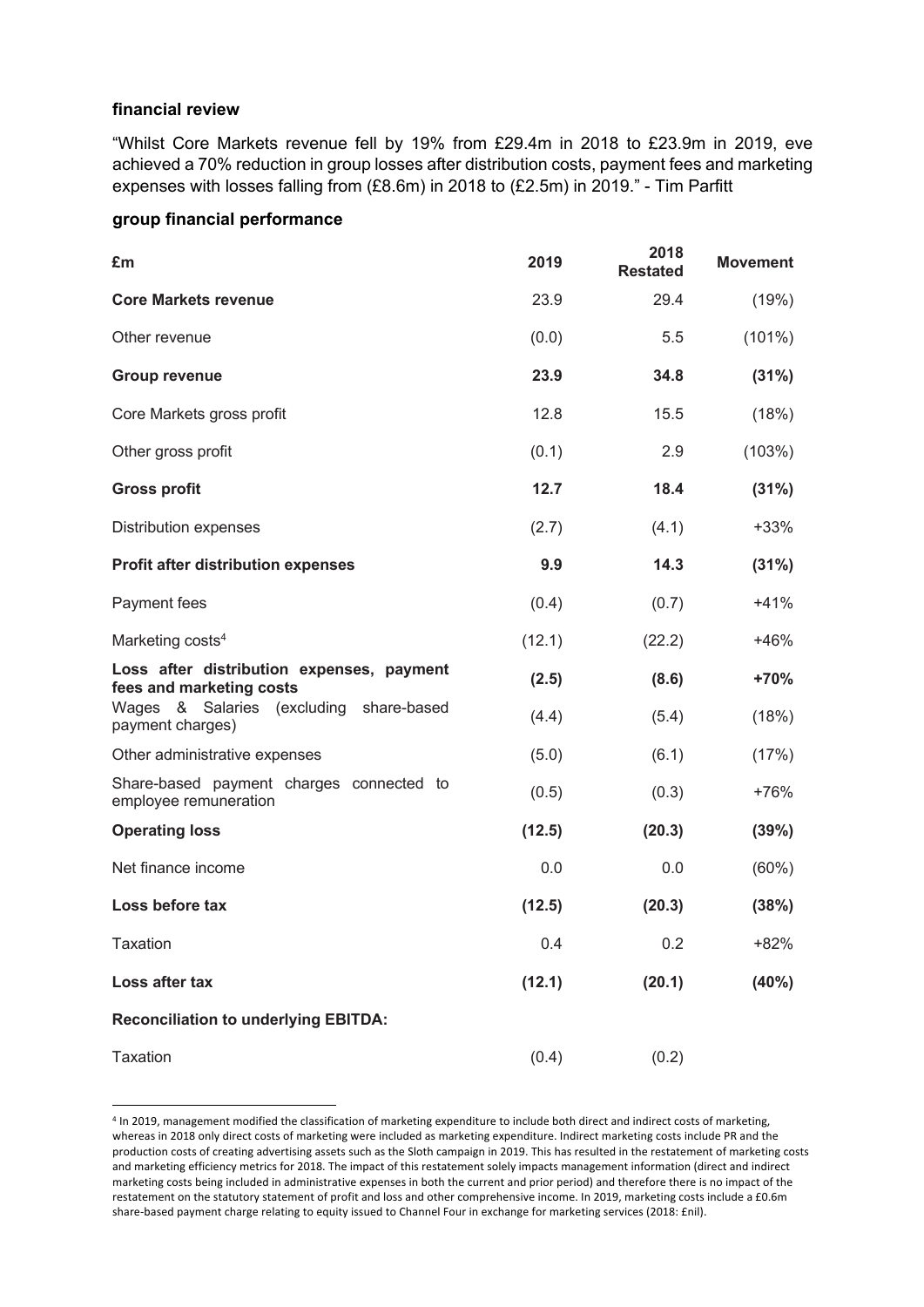| <b>Underlying EBITDA</b>                                          | (10.7) | (19.1) | (44%) |
|-------------------------------------------------------------------|--------|--------|-------|
| Impairment                                                        | 0.6    | 0.0    |       |
| Depreciation and amortisation                                     | 0.5    | 0.1    |       |
| Staff and country exit costs                                      |        | 0.8    |       |
| Share-based payment charges connected to<br>employee remuneration | 0.5    | 0.3    |       |
| Fundraise-related expenditure                                     | 0.2    | -      |       |
| Net finance income                                                | (0.0)  | (0.0)  |       |

# **group financial performance as a % of revenue**

| % of Revenue                                                                                                                                  | 2019       | 2018<br><b>Restated</b> | <b>Movement</b> |
|-----------------------------------------------------------------------------------------------------------------------------------------------|------------|-------------------------|-----------------|
| <b>Gross Profit</b>                                                                                                                           | 53.1%      | 52.8%                   | +37bps          |
| <b>Distribution</b>                                                                                                                           | $(11.4\%)$ | $(11.6\%)$              | $+21bps$        |
| Profit after distribution                                                                                                                     | 41.7%      | 41.1%                   | $+57$ bps       |
| Marketing                                                                                                                                     | $(50.5\%)$ | (63.7%)                 | $+1313bps$      |
| Administrative expenses excluding marketing                                                                                                   | $(41.4\%)$ | $(35.0\%)$              | (634bps)        |
| Administrative expenses excluding marketing, fundraise-related<br>depreciation, amortisation and<br>impairment<br>expenditure,<br>expenditure | $(35.9\%)$ | $(34.6\%)$              | (135bps)        |

## **UK&I financial performance**

| £m                                                  | 2019  | 2018<br><b>Restated</b> | <b>Movement</b> |
|-----------------------------------------------------|-------|-------------------------|-----------------|
| Revenue                                             | 18.5  | 22.5                    | (18%)           |
| <b>Gross Profit</b>                                 | 10.2  | 11.8                    | (14%)           |
| <b>Distribution</b>                                 | (1.8) | (1.7)                   | $+7%$           |
| Profit after distribution                           | 8.4   | 10.1                    | (17%)           |
| Payment fees                                        | (0.4) | (0.4)                   | (13%)           |
| Marketing                                           | (9.7) | (12.2)                  | (20%)           |
| Loss after distribution, payment fees and marketing | (1.7) | (2.5)                   | (31%)           |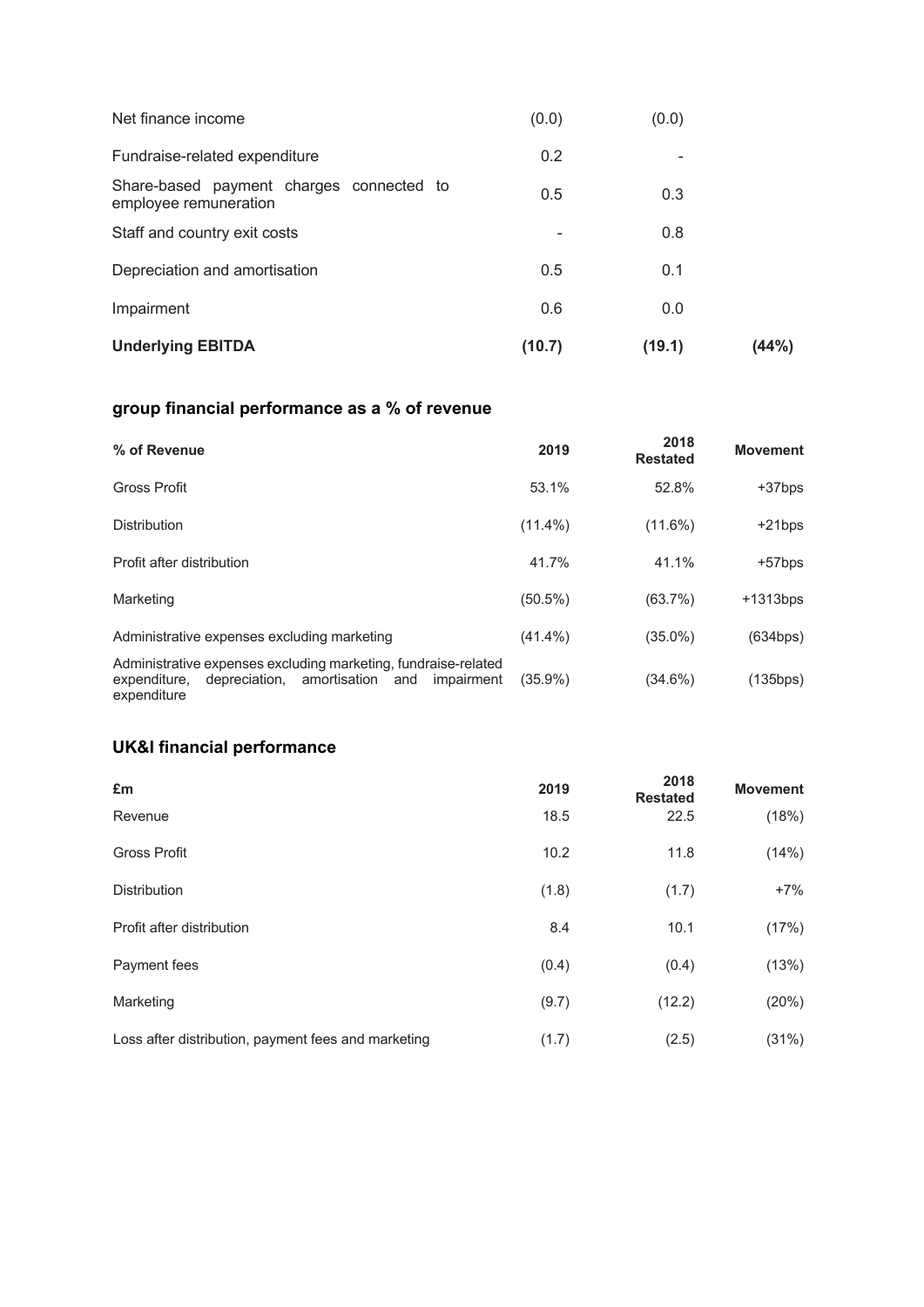## **France financial performance**

| £m                                                  | 2019  | 2018<br><b>Restated</b> | <b>Movement</b> |
|-----------------------------------------------------|-------|-------------------------|-----------------|
| Revenue                                             | 5.3   | 6.8                     | (22%)           |
| <b>Gross Profit</b>                                 | 2.6   | 3.7                     | (29%)           |
| <b>Distribution</b>                                 | (1.0) | (1.2)                   | (16%)           |
| Profit after distribution                           | 1.6   | 2.5                     | (36%)           |
| Payment fees                                        | (0.1) | (0.1)                   | (34%)           |
| Marketing                                           | (2.4) | (5.7)                   | (58%)           |
| Loss after distribution, payment fees and marketing | (0.9) | (3.3)                   | (74%)           |

## **Other financial performance**

| £m                                                  | 2019  | 2018<br><b>Restated</b> | <b>Movement</b> |
|-----------------------------------------------------|-------|-------------------------|-----------------|
| Revenue                                             | (0.0) | 5.5                     | $(101\%)$       |
| <b>Gross Profit</b>                                 | (0.1) | 2.9                     | (103%)          |
| <b>Distribution</b>                                 | 0.1   | (1.2)                   | (108%)          |
| Profit after distribution                           | 0.0   | 1.7                     | (99%)           |
| Payment fees                                        | 0.0   | (0.2)                   | (103%)          |
| Marketing                                           | 0.0   | (4.3)                   | $(100\%)$       |
| Loss after distribution, payment fees and marketing | 0.0   | (2.8)                   | $(101\%)$       |

#### **revenue**

Revenue in Core Markets decreased by 19% to £23.9m in 2019 (2018: £29.4m). Group revenues during 2018 totalled £34.8m, reflecting nine months in the year of operating on a wider international footprint. Direct to consumer remains the dominant revenue channel, with revenues from omni-channel contributing 27% of the group total (2018: 22%). Reflecting a strategic focus on profitable revenues and a reduction in marketing investment, UK&I revenues decreased by 18% and in France by 22% during 2019 as expected.

#### **gross margins**

Gross margins in Core Markets have remained at attractive levels, supported by a focus on profitable sales. Core Markets gross profit margin increased by 70bps to 53.4% in 2019 (2018: 52.7%).

## **distribution costs**

Distribution costs as a percentage of revenue reduced by 20bps to 11.4% in 2019 (2018: 11.6%). Core Markets profit after distribution fell by 130bps to 41.6% in 2019 (2018: 42.8%) reflecting increased outbound logistics and warehousing costs in H2 2019.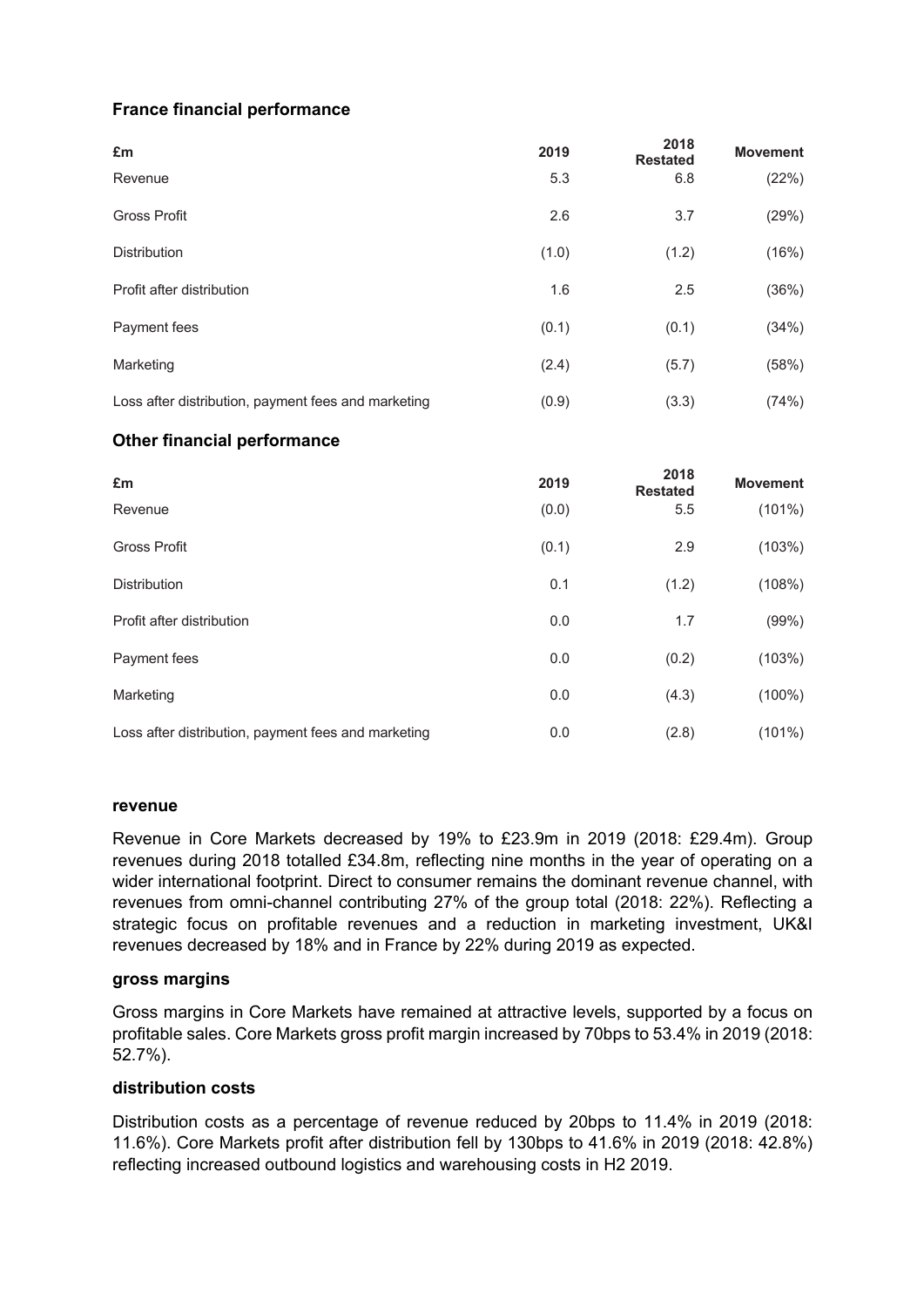#### **marketing investment**

Marketing is an important driver of growth in the business. In 2019, marketing investment in Core Markets was reduced by 32% to £12.1m (2018: £17.8m). The efficiency of marketing investment is closely monitored and is an important KPI for the business. In 2019 Core Markets marketing efficiency, defined as marketing costs as a percentage of revenues, improved by 1030 bps to 50.5% (2018: 60.8%).

In the UK&I marketing efficiency improved by 176bps to 52.3% (2018: 54.1%). In France, marketing efficiency improved significantly by 3876bps to 44.1% (2018: 82.9%).

In addition to cash and cash equivalents, the Group had £0.3m of advertising credits with Channel 4 available at the year-end date, following a placing of shares in February 2019, which raised £11.7m (net of expenses) from investors and secured £0.9m in future advertising with Channel 4, which will be satisfied through the issuance of new shares when fully utilised.

#### **administrative expenses**

## *(excluding marketing)*

Wages & Salaries (excluding share-based payment charges connected with employee remuneration) are the largest component of administrative expenses, contributing 36.2% (2018: 36.8%) of total administrative expenses excluding marketing costs in the year. The cost of Wages & Salaries decreased by 18% to £4.4m (2018: £5.4m) primarily reflecting a lower headcount.

#### **underlying EBITDA loss**

*(earnings before interest, tax, depreciation, amortisation, impairment charges, share--based payment charges relating to employee remuneration, fundraise-related expenditure in 2019 and staff and country exit costs in 2018)*

The Directors consider that they are best able to monitor Group financial performance via underlying EBITDA by removing fundraise-related expenditure, share-based payment charges relating to employee remuneration and staff and country exit costs from EBITDA on the basis that these items do not occur evenly year on year.

The underlying Group EBITDA loss decreased by £8.5m to (£10.7m) loss in 2019 (2018: (£19.1m) loss). The 44% reduction in the loss reflects the increased focus on profitable sales, greater efficiency in marketing spend, substantial overhead reductions and losses in 2018 relating to the wider international footprint for part of the year.

UK&I performance for the year demonstrated improved efficiency, where the loss after distribution expenses, payment fees and marketing costs (before overhead allocation) totalled (£1.7m) loss (2018: (£2.5m) loss). This was achieved on lower revenues down 18% to £18.5m (2018: £22.5m).

France, whilst at an earlier stage of development for eve compared to UK&I, made headway in reducing losses after distribution expenses, payment fees and marketing costs (before overhead allocation) by 74% to (£0.9m) loss (2018: (£3.3m) loss) despite revenues falling 22% to £5.3m (2018: £6.8m).

It should be noted that the application of IFRS 16 in 2019 has resulted in a depreciation charge recognised in 2019 of £0.2m (2018: £0.0m); this charge is excluded from underlying EBITDA. Under IAS 33 however, expenditure relating to operating lease rentals (presented within administrative expenses) would have totalled £0.2m and would have been included within underlying EBITDA. In this way, £0.2m of the year on year improvement to underlying EBITDA is attributable to the application of IFRS 16.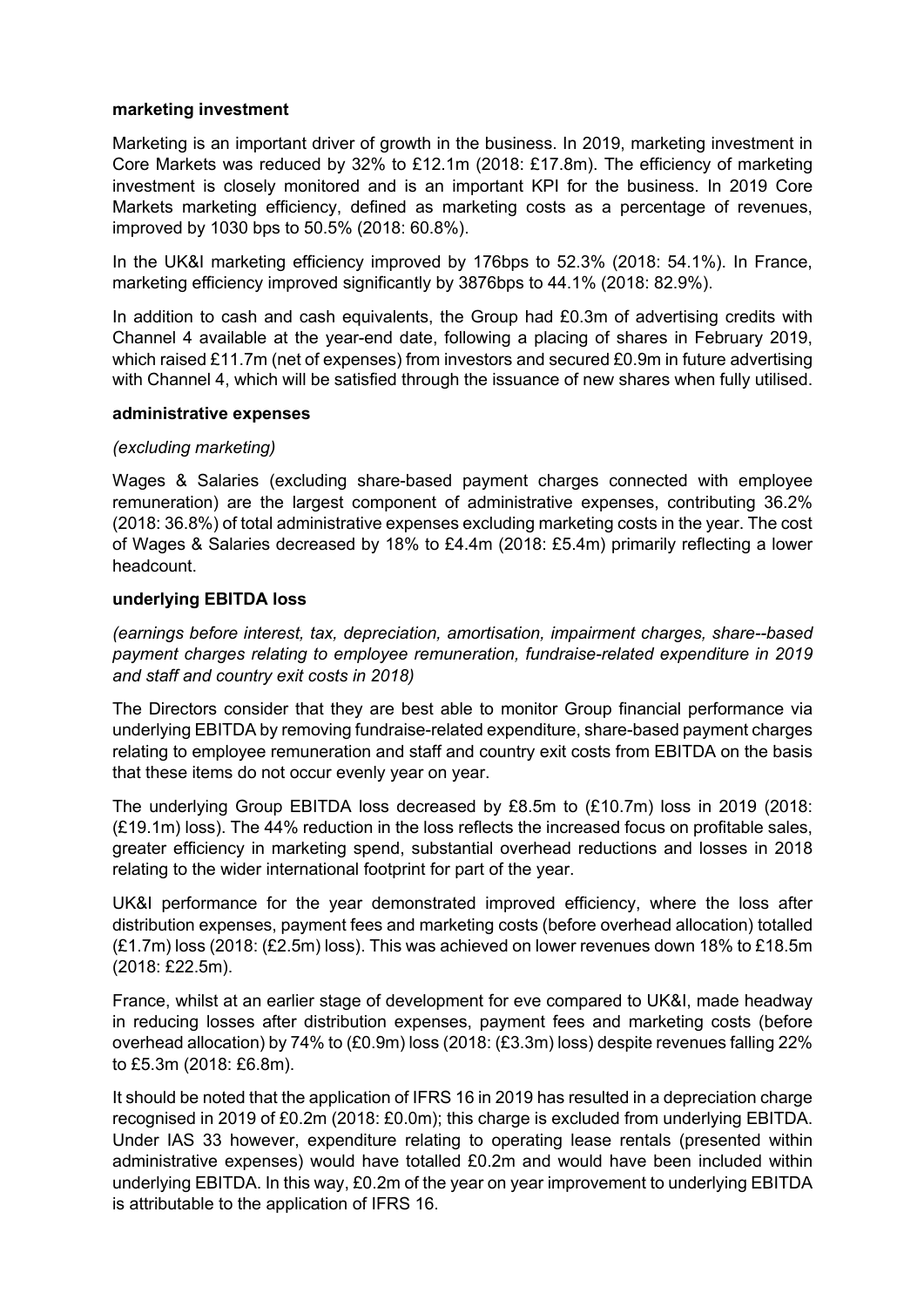#### **share-based payment**

In accordance with IFRS, a share-based payment charge for 2019 has been calculated and charged to the statement of profit and loss. The fair value of options granted is recognised as an expense over the vesting period with a corresponding credit being recognised in equity. The charge for 2019 was £1.1m (2018: £0.3m) of which £0.6m related to equity issued in exchange for marketing services and £0.5m relating to employee remuneration.

#### **loss after tax**

The loss after tax reduced to £12.1m loss (2018: £20.1m loss) as a result of the 44% reduction in the underlying EBITDA loss.

#### **capital expenditure**

Due to the Group's outsourced business model, capital expenditure requirements remain low. The main area of capital expenditure in 2019 related to ERP systems infrastructure. Total capital expenditure in 2019 in the form of intangible software assets totalled £0.5m (2018: £0.4m).

#### **cash position**

The Group had cash and cash equivalents of £8.0m at the year-end (2018: £6.0m).

**Tim Parfitt Chief Financial Officer 23 March 2020**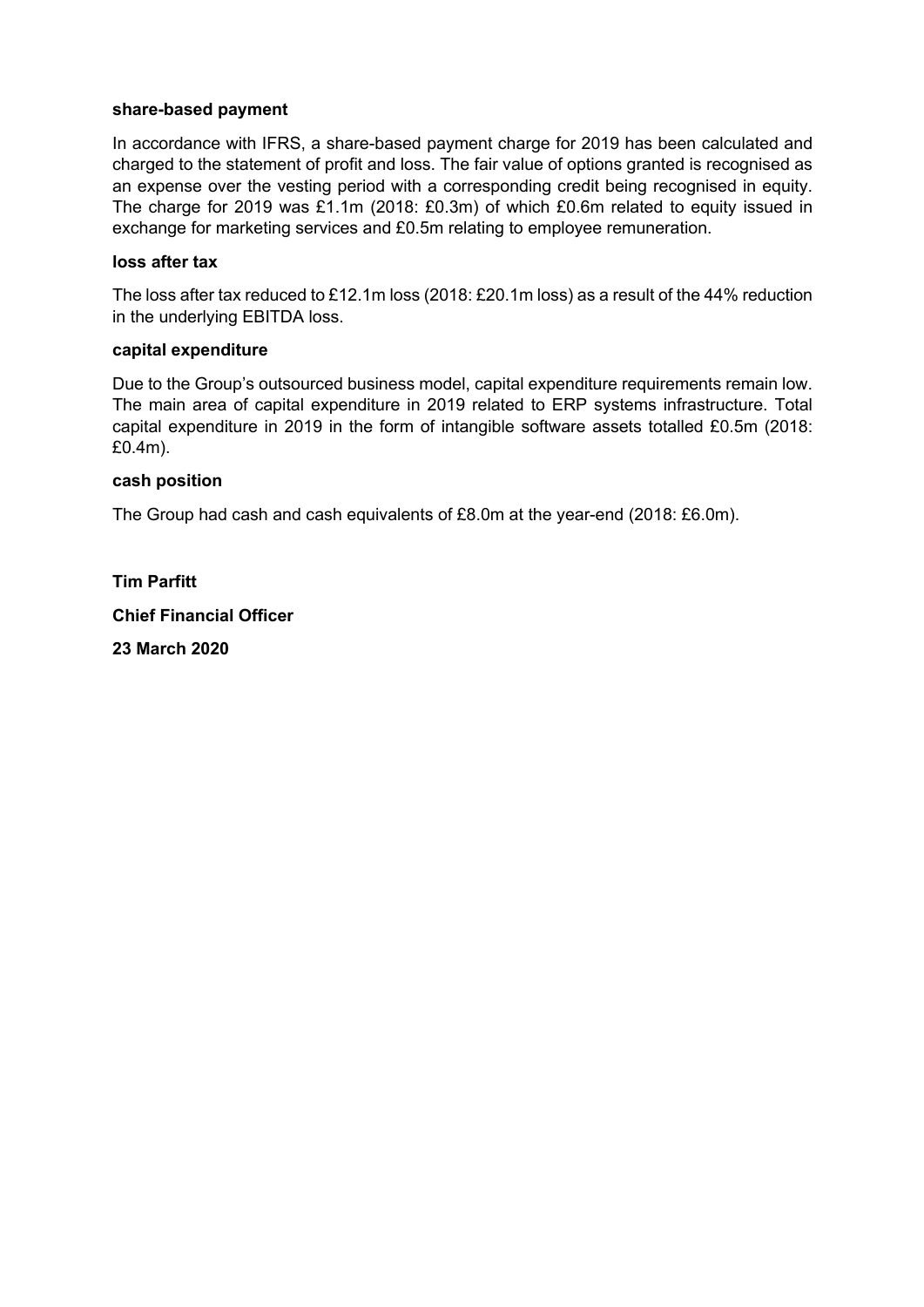#### **principal risks and uncertainties**

Risk management is an important part of the management process for the Group. Regular reviews are undertaken to assess the nature of risks faced, the magnitude of the risk presented to business performance and the manner in which the risk may be mitigated. Where controls are in place, their adequacy is regularly monitored. The risks considered to be particularly important at the current time are set out below.

#### **marketing**

Marketing is an important investment area for the Group and there is a risk that this expenditure may not result in the targeted increase in sales or brand awareness levels.

eve constantly monitors and analyses financial performance and key business metrics to ensure up to date and accurate forecasting. The Group also supplements its in-house marketing expertise with third party media and marketing agencies to monitor and advise on the effective implementation and roll out of marketing and advertising campaigns to meet targeted KPIs with especial focus on marketing efficiency.

#### **product**

The Group is responsible for the design of eve products and could face exposure to product liability claims or claims against health and safety procedures or practices in different territories. There could also be high return rates owing to the 100-night trial offered on the eve mattress.

The Group has a robust product and supplier onboarding process to ensure new products and suppliers are of the highest standards. The Group also retains insurance brokers to review and analyse insurance coverage to ensure sufficient insurance coverage for product liability and associated losses. In addition, return rates is a KPI which is monitored closely.

The Group is subject to fluctuations in the cost of materials which may adversely impact on the Group's profit margins.

The Group primarily manufactures its EU mattress in the EU and its UK mattress in the UK for its main product (the eve original mattress), creating a natural hedge against currency movement for its key products. For other products and markets the Group looks to agree prices for a period of time with manufacturers where possible to provide a degree of certainty over currency fluctuations.

#### **operations**

As the Group relies on outsourced partners, there is a risk that the business may be unable to cope with rapid demand or disruption occurring with its manufacturing or logistics partners.

The Group maintains a close working relationship with its outsourced partners and regularly reviews and communicates forecasts to ensure capacity constraints are managed. In addition, the Group maintains a list of alternative product suppliers who can be onboarded to supplement supply, reducing the risk of relying on any specific supplier.

During 2019, investment in automation across ERP infrastructure particularly across supply chain and logistics functions, has delivered greater visibility of logistics partner performance and mitigates the risk of disruption and allows for logistics partners to easily be switched between.

#### **competition**

The Group operates in the highly competitive mattress and pillow industries and may not be able to grow, or maintain, its existing marketing share.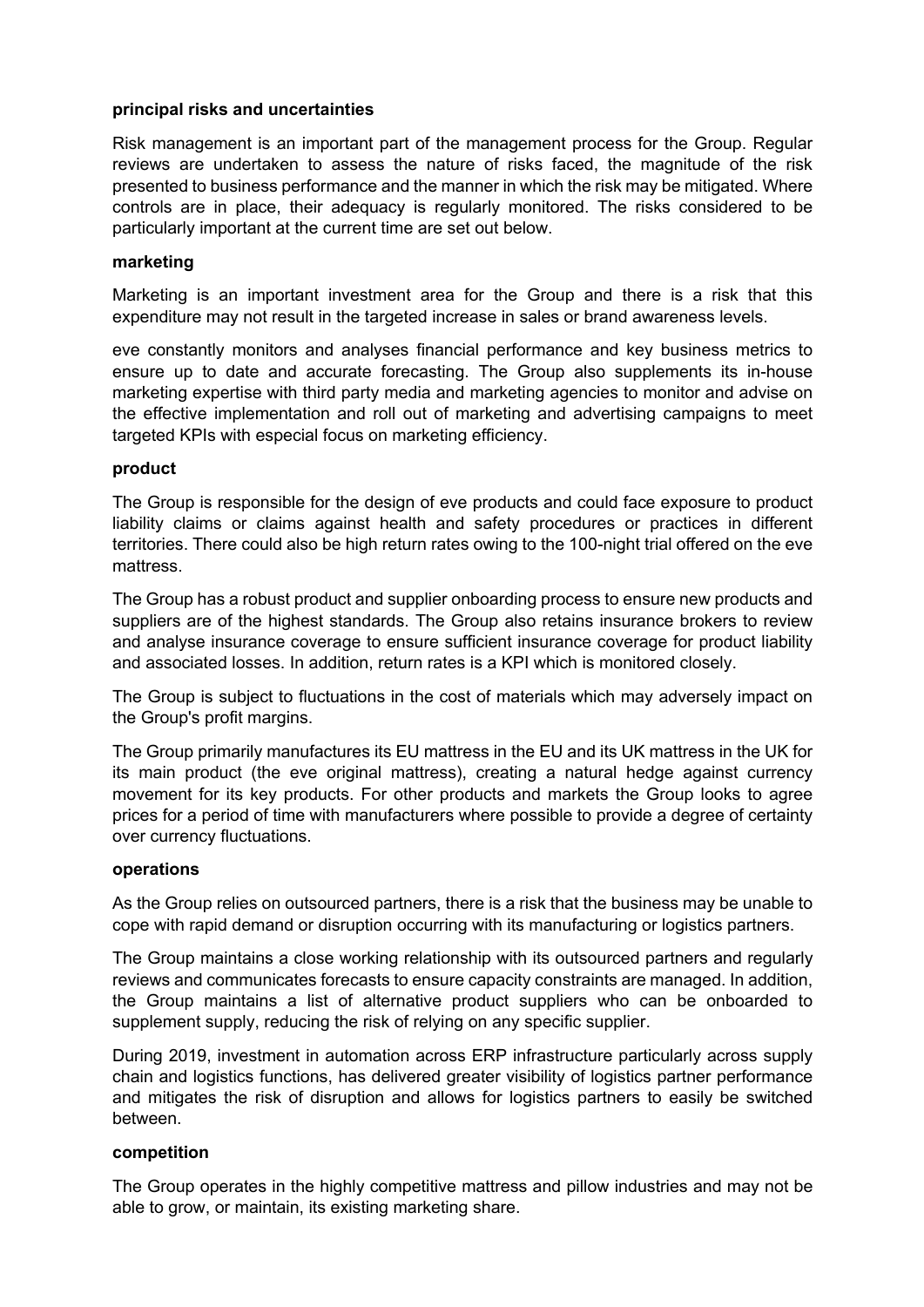The Group constantly reviews and analyses its performance against its business plan and against market competitors. The Group has both internal talent and external advisors who can advise on and respond to any changes in the competitive environment.

## **brexit**

As with all UK companies involved in intra-community cross border trade the impact of Brexit is a potential risk for the Group.

The board of directors and senior management regularly review developments surrounding Brexit throughout the organisation and in addition to this the operations team has a dedicated task force focused on Brexit planning within the supply and logistics chain. The Group has a natural Brexit hedge with its UK and French companies and its main product, the eve original mattress, is manufactured in both the UK and the EU providing a hedge for its most significant product.

As with most UK based companies leveraging technology to deliver its value proposition, eve employs a significant non-UK workforce in the UK and thus the outcome of Brexit with regards to freedom of movement will have an effect on our workforce planning and recruitment. For this reason, during 2019, regular communication for EU nationals has been established and in-house support provided for those considering applications for settled status or visas.

At present the precise details of Brexit; how it relates to freedom of movement between the EU and UK; how it will impact goods movement across borders between the EU and UK; and how it will affect currency exchange rates following the transition period (currently expected to end on 31 December 2020) are under negotiation and therefore not fully clarified. However, the Group continuously monitors the situation to ensure it is as prepared as possible for any outcome. The Group is already registered as a sponsoring entity with the relevant UK authorities and also has a French subsidiary, which combined with the expected transitional period provides the foundations for mitigating the immediate effect of Brexit on the Group in this regard.

## **COVID-19 virus**

The Group manufactures core mattress products in the territories in which it sells them. However, our supply chain has some reliance on sourcing from China, the Far East and European countries outside the Core Markets for the wider sleep range products.

There is the risk of reduced consumer demand as well as disruption to the supply chain from global events and pandemics such as the COVID-19 virus. Management have assessed the availability of stock on hand and are in close communication with suppliers to mitigate any adverse impact of planned supply chain movements in order to fulfil consumer demand during this period.

The Group's employees are able to work remotely from eve's main office as a result of laptop computers and the use of multiple communication channels including email, direct messaging and video conferencing. In the event of restricted movement around London and the UK, the work force would be able to continue working and would be able to communicate across teams and key stakeholders ensuring business continuity.

To date we have seen only a small impact upon our supply chain, and where we have seen impact, we have taken precautionary measures including stronger stock holding of products to ensure adequate coverage for the coming months, and hence we currently envisage being able to meet customer demand for our products, albeit at reduced levels.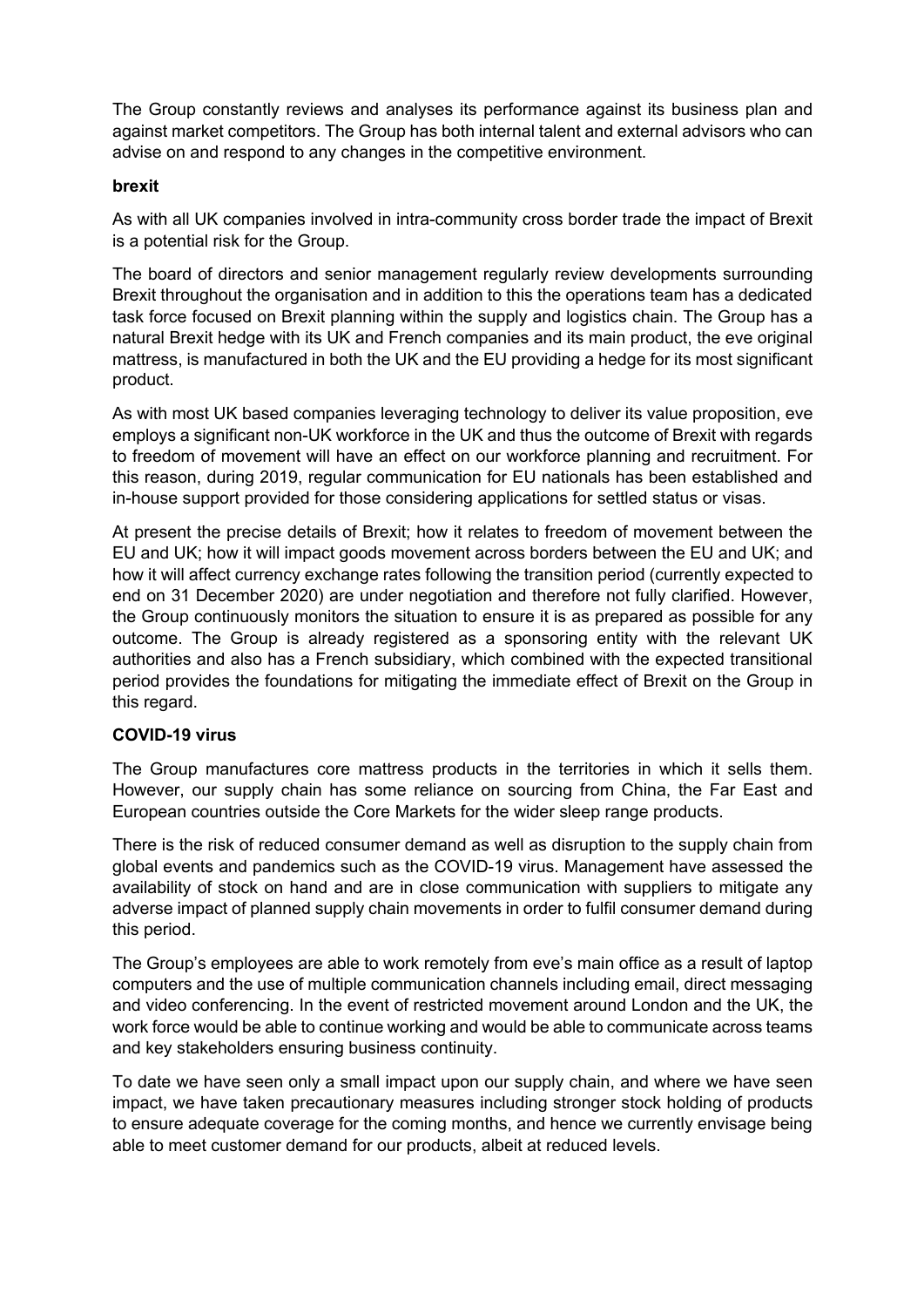Approved and signed on behalf of the board.

**Tim Parfitt Chief Financial Officer 23 March 2020**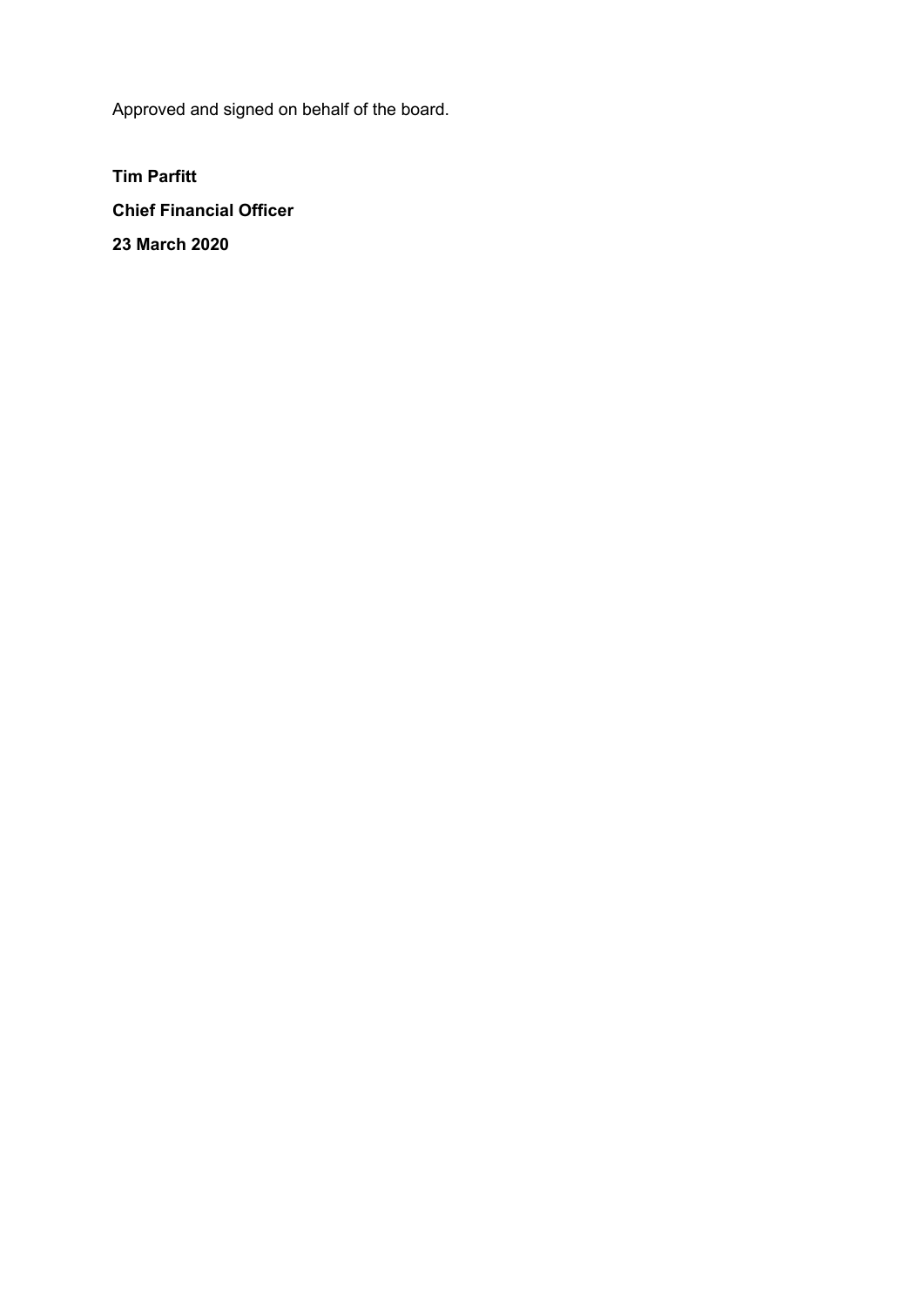## **consolidated statement of profit and loss and other comprehensive income**

for the year ended 31 December 2019

|                                                       | <b>Note</b>    | 2019           | 2018           |
|-------------------------------------------------------|----------------|----------------|----------------|
|                                                       |                | £              | £              |
| Revenue                                               | 3              | 23,852,931     | 34,818,260     |
| Cost of sales                                         | 3              | (11, 176, 905) | (16, 442, 852) |
| <b>Gross profit</b>                                   |                | 12,676,026     | 18,375,408     |
| Distribution expenses                                 | 3              | (2,729,317)    | (4,056,075)    |
| Administrative expenses                               | 3              | (22, 453, 901) | (34,663,758)   |
| <b>Operating loss</b>                                 |                | (12,507,192)   | (20, 344, 425) |
| Net finance income                                    |                | 18,022         | 44,822         |
| Loss before tax                                       |                | (12, 489, 170) | (20, 299, 603) |
| <b>Taxation</b>                                       |                | 352,240        | 193,192        |
| Loss for the year                                     |                | (12, 136, 930) | (20, 106, 411) |
| Other comprehensive income                            |                |                |                |
| Foreign currency differences from overseas operations |                | 17,310         | 98,720         |
| Total comprehensive loss for the year                 |                | (12, 119, 620) | (20,007,691)   |
| Basic and diluted loss per share                      | $\overline{4}$ | (4.92p)        | (14.46p)       |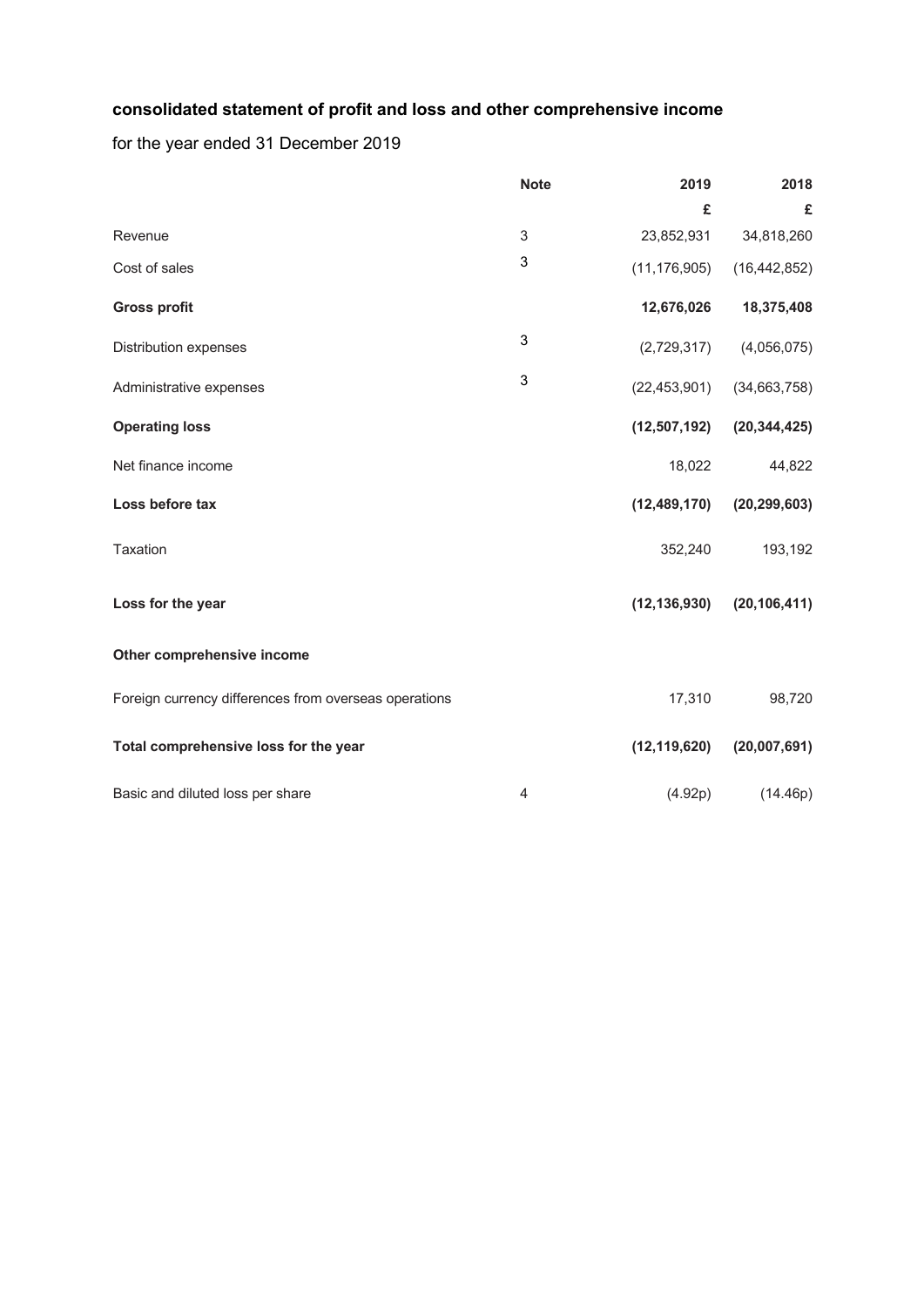## **consolidated statement of financial position**

at 31 December 2019

|                                                     | <b>Note</b>    | 2019           | 2018         |
|-----------------------------------------------------|----------------|----------------|--------------|
|                                                     |                | £              | £            |
| <b>Non-current assets</b>                           |                |                |              |
| Property, plant and equipment                       |                | 518,575        |              |
| Intangible assets                                   |                | 344,456        | 669,742      |
|                                                     |                | 863,031        | 669,742      |
| <b>Current assets</b>                               |                |                |              |
| Inventories                                         |                | 1,574,648      | 1,127,876    |
| Trade and other receivables                         | $\overline{7}$ | 2,637,650      | 4,626,750    |
| Cash and cash equivalents                           |                | 7,988,769      | 6,031,936    |
| Current tax receivable                              |                | 354,466        | 193,192      |
|                                                     |                | 12,555,533     | 11,979,754   |
| <b>Total assets</b>                                 |                | 13,418,564     | 12,649,496   |
| <b>Non-current liabilities</b>                      |                |                |              |
| Lease liabilities                                   |                | 40,000         |              |
|                                                     |                | 40,000         |              |
| <b>Current liabilities</b>                          |                |                |              |
| Trade and other payables                            |                | 3,983,174      | 4,561,792    |
| Provisions                                          | 8              | 768,965        | 955,949      |
| Lease liabilities                                   |                | 470,391        |              |
|                                                     |                | 5,222,530      | 5,517,741    |
| <b>Total liabilities</b>                            |                | 5,262,530      | 5,517,741    |
| <b>Net assets</b>                                   |                | 8,156,034      | 7,131,755    |
| Equity attributable to equity holders of the parent |                |                |              |
| Share capital                                       | 5              | 263,445        | 139,735      |
| Share premium                                       |                | 48,887,392     | 36,716,372   |
| Share-based payment reserve                         | 6              | 998,495        | 250,073      |
| Retained earnings                                   |                | (42, 109, 328) | (30,073,145) |
| Foreign currency translation reserve                |                | 116,030        | 98,720       |
| <b>Total equity</b>                                 |                | 8,156,034      | 7,131,755    |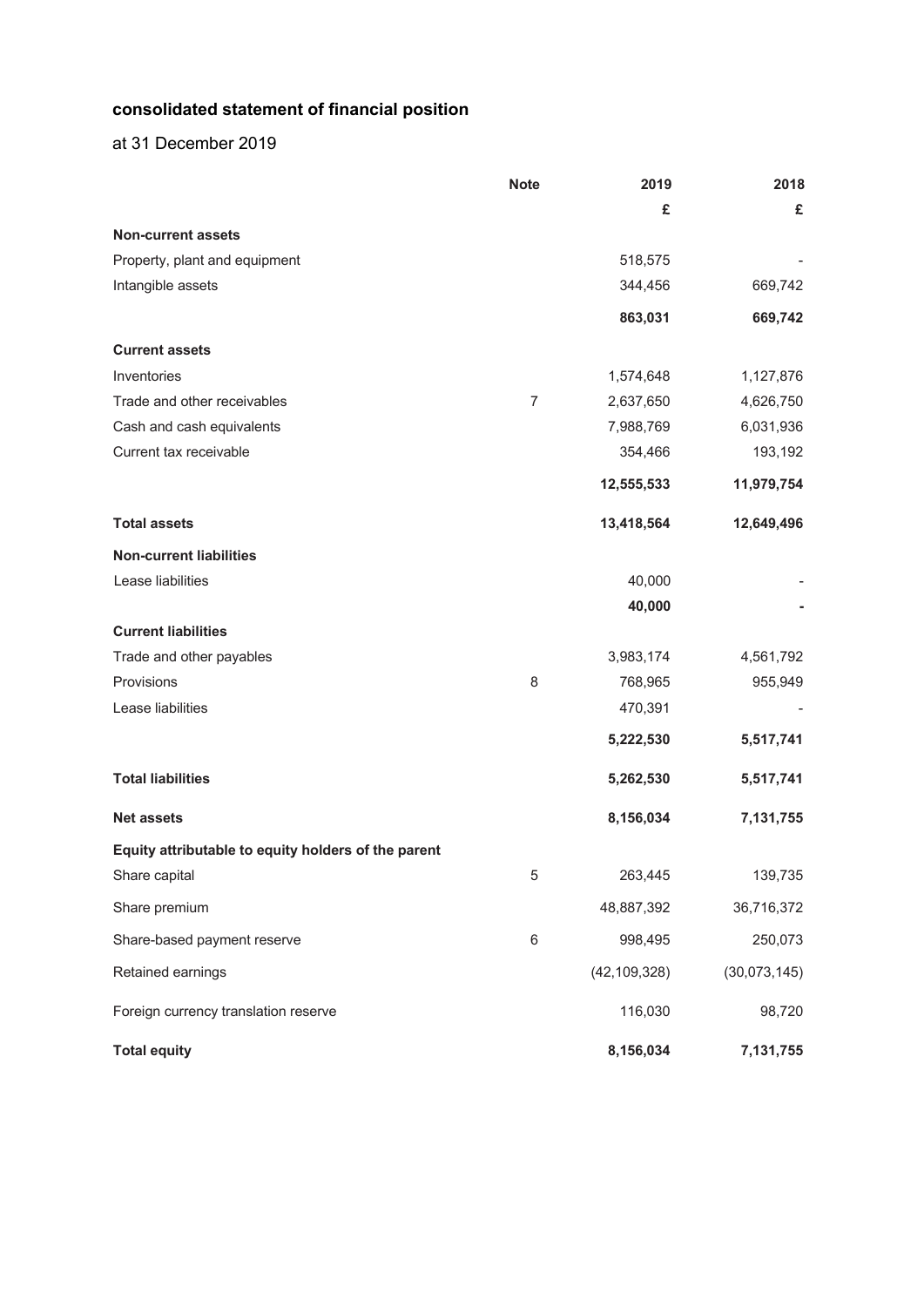# **consolidated statement of changes in equity**

for the year ended 31 December 2019

|                                                       | <b>Share</b><br><b>Capital</b><br>£ | <b>Share</b><br><b>Premium</b><br>£ | <b>Share</b><br>based<br>payment<br>reserve £ | <b>Retained</b><br><b>Earnings</b><br>£ | Foreign<br>currency<br>translation<br>reserve<br>£ | <b>Total Equity</b><br>£ |
|-------------------------------------------------------|-------------------------------------|-------------------------------------|-----------------------------------------------|-----------------------------------------|----------------------------------------------------|--------------------------|
| For the year ended 31 December 2019                   |                                     |                                     |                                               |                                         |                                                    |                          |
| <b>Balance at 1 January 2019</b>                      | 139,735                             | 36,716,372                          | 250,073                                       | (30,073,145)                            | 98,720                                             | 7,131,755                |
| Issue of shares                                       | 120,317                             | 11,911,415                          |                                               |                                         | $\overline{\phantom{a}}$                           | 12,031,732               |
| Exercise of employee<br>share<br>options              | 770                                 |                                     |                                               |                                         |                                                    | 770                      |
| Share-based payment charge                            |                                     |                                     | 1,111,396                                     |                                         | $\overline{\phantom{a}}$                           | 1,111,396                |
| Transfer on exercise of employee<br>share options     |                                     | $\overline{\phantom{a}}$            | (100, 747)                                    | 100,747                                 |                                                    |                          |
| Transfer on issue of equity for<br>marketing services | 2,623                               | 259,605                             | (262, 228)                                    |                                         |                                                    |                          |
| <b>Total transactions with owners</b>                 | 123,710                             | 12,171,020                          | 748,421                                       | 100,747                                 |                                                    | 13,143,898               |
| Loss for the year                                     |                                     |                                     |                                               | (12, 136, 930)                          | $\overline{\phantom{a}}$                           | (12, 136, 930)           |
| Other comprehensive income for<br>the year            |                                     |                                     |                                               |                                         | 17,310                                             | 17,310                   |
| <b>Balance at 31 December 2019</b>                    | 263,445                             | 48,887,392                          | 998,495                                       | (42, 109, 328)                          | 116,030                                            | 8,156,034                |

## **for the year ended 31 December 2018**

| <b>Balance at 1 January 2018</b>           | 138.631        | 36,716,372               | 138.794                  | (10, 158, 736) | ٠      | 26,835,061     |
|--------------------------------------------|----------------|--------------------------|--------------------------|----------------|--------|----------------|
| Exercise of options                        | 1.104          |                          | ٠                        |                |        | 1,104          |
| Share-based payment charge                 |                | -                        | 303.281                  |                |        | 303.281        |
| Transfer on exercise of options            |                | $\overline{\phantom{0}}$ | (192,002)                | 192,002        |        |                |
| <b>Total transactions with owners</b>      | 1.104          | ٠                        | 111.279                  | 192,002        |        | 304,385        |
| Loss for the year                          |                |                          | $\overline{\phantom{a}}$ | (20, 106, 411) | -      | (20, 106, 411) |
| Other comprehensive income for the<br>year | $\blacksquare$ | ۰                        | $\overline{\phantom{a}}$ |                | 98.720 | 98.720         |
| <b>Balance at 31 December 2018</b>         | 139.735        | 36,716,372               | 250.073                  | (30,073,145)   | 98.720 | 7,131,755      |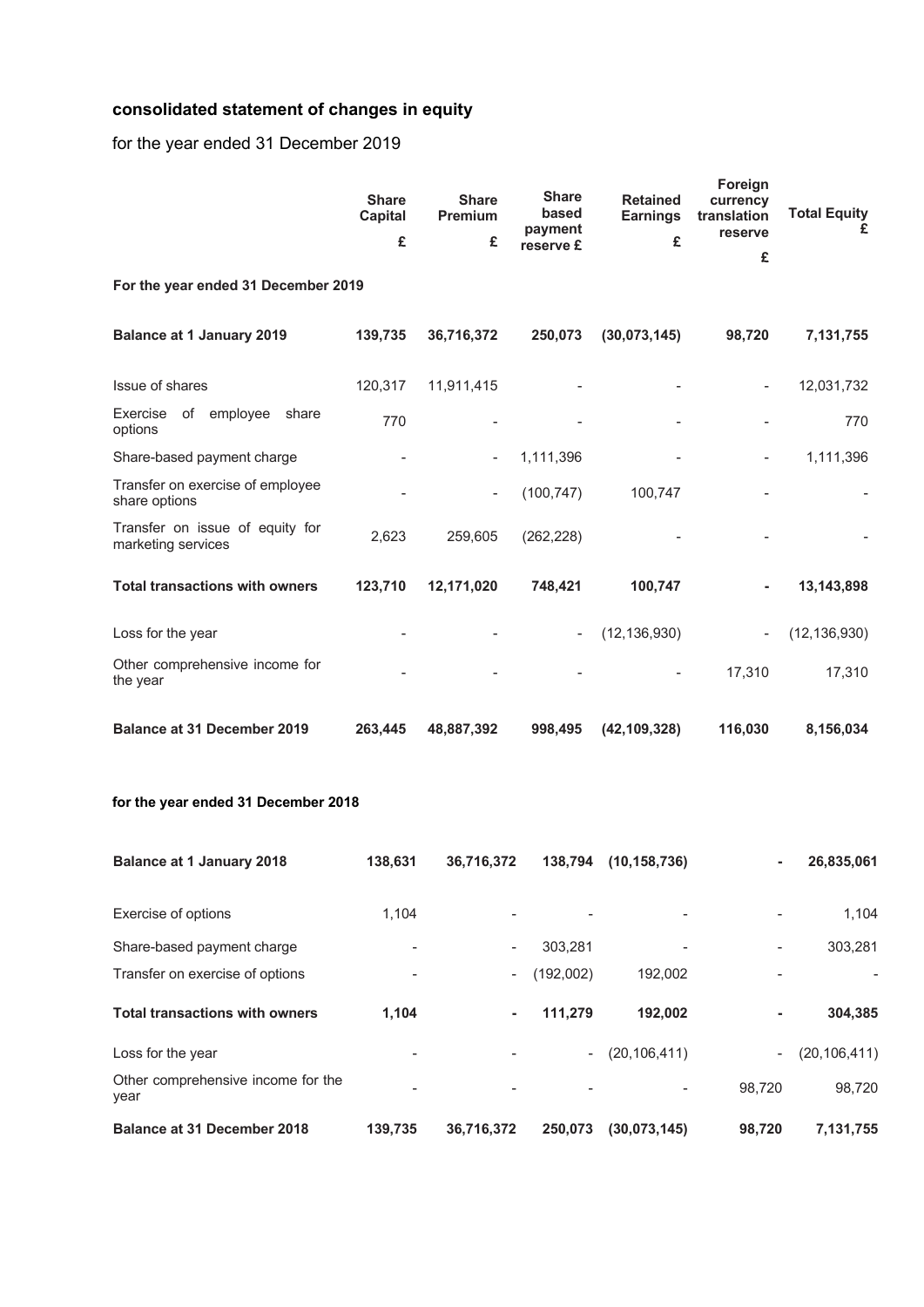#### **consolidated statement of cash flows**

for the year ended 31 December 2019

|                                                       | 2019           | 2018           |
|-------------------------------------------------------|----------------|----------------|
|                                                       | £              | £              |
| Cash flows from operating activities                  |                |                |
| Loss for the year                                     | (12, 136, 930) | (20, 106, 411) |
| <b>Adjustments for:</b>                               |                |                |
| Depreciation                                          | 198,048        |                |
| Amortisation                                          | 263,046        | 120,571        |
| Impairment                                            | 594,724        | 39,608         |
| Interest payable                                      | 9,144          |                |
| (Increase)/decrease in inventories                    | (446, 772)     | (436, 536)     |
| (Increase)/decrease in trade and other receivables    | 1,827,827      | (642, 885)     |
| Increase/(decrease) in trade and other payables       | (578, 619)     | 13,773         |
| Increase/(decrease) in provisions                     | (186, 984)     | 129,247        |
| Share-based payment charge                            | 1,111,396      | 303,281        |
| Net cash outflow from operating activities            | (9, 345, 120)  | (20, 579, 352) |
| <b>Cash flows from investing activities</b>           |                |                |
| Additions to property, plant and equipment            |                | (3, 150)       |
| Additions to intangible assets                        | (532, 484)     | (411, 775)     |
| Right of use asset initial direct costs               | (15, 375)      |                |
| Net cash outflows from investing activities           | (547, 859)     | (414, 925)     |
| <b>Cash flows from financing activities</b>           |                |                |
| Proceeds from issue of share capital                  | 12,032,502     | 1,104          |
| Repayment of capital element of finance lease rentals | (200,000)      |                |
| Net cash inflows from financing activities            | 11,832,502     | 1,104          |
| Net cash inflow/(outflow)                             | 1,939,523      | (20, 993, 173) |
| Cash at beginning of year                             | 6,031,936      | 26,926,389     |
| Movement in cash                                      | 1,939,523      | (20, 993, 173) |
| Effect of exchange rate fluctuations on cash held     | 17,310         | 98,720         |
| Cash at end of year                                   | 7,988,769      | 6,031,936      |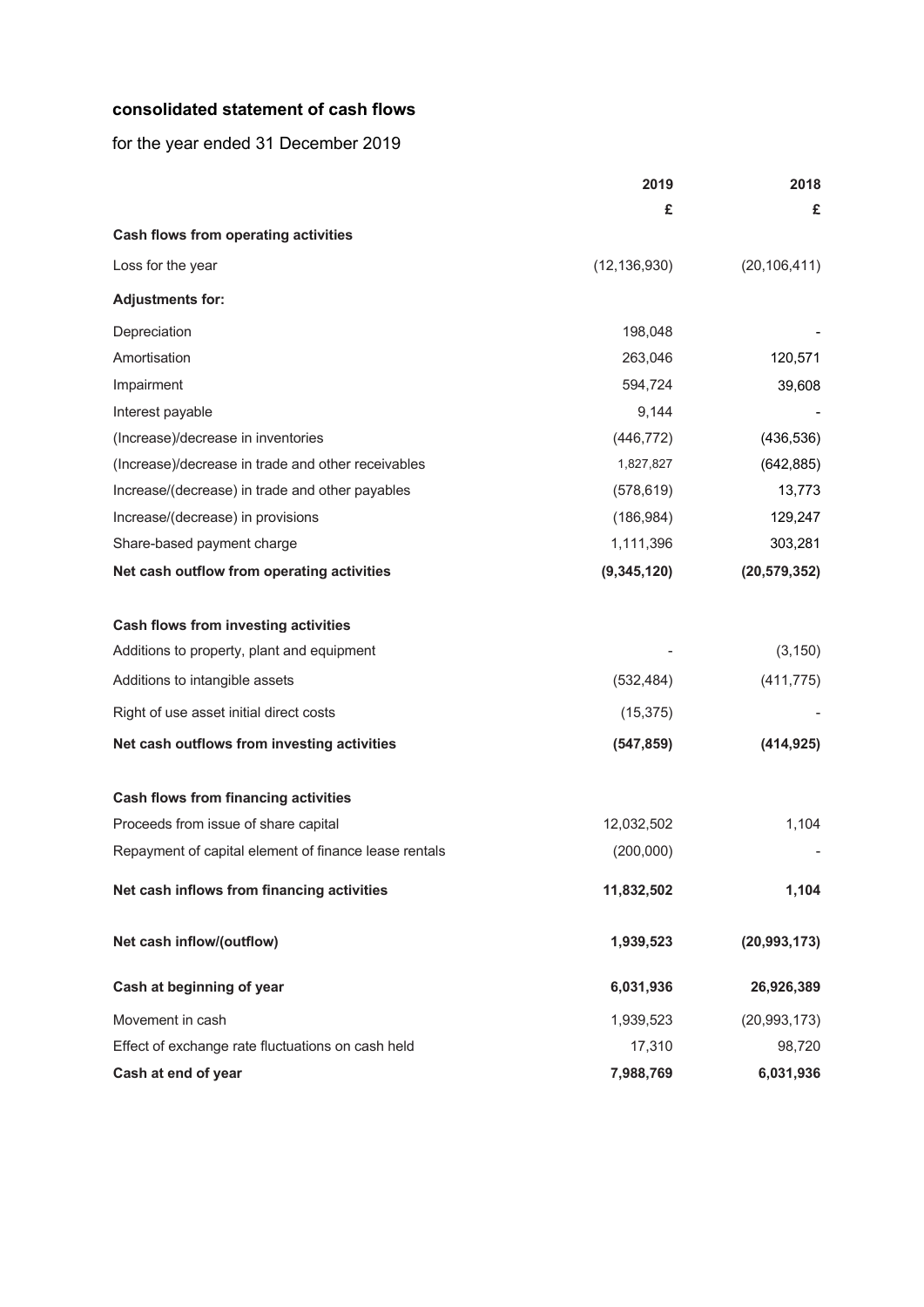#### **notes to the accounts**

#### 1. Reporting Entity

eve sleep PLC (the "Company") is a public company, domiciled and registered in England in the UK. eve sleep PLC is a company limited by shares. The registered number is 09261636 and the registered address at 31st December 2019 was 29A Kentish Town Road, London, England, NW1 8NL effective from 5th August 2019. Prior to that date, the registered address of the Company was 128 Albert Street, London, England, NW1 7NE.

#### 2. Accounting Policies

2.1 Basis of preparation

The Group financial statements consolidate those of the Company and its subsidiaries (together referred to as the "Group").

The Group financial statements have been prepared and approved by the directors in accordance with International Financial Reporting Standards as adopted by the EU ("Adopted IFRSs"). The Company has elected to prepare its parent company financial statements in accordance with adopted IFRS.

The accounting policies set out below have, unless otherwise stated, been applied consistently to all periods presented in these Group financial statements.

This preliminary announcement is simultaneous with signed financial statements on which the audit report is unqualified and unmodified.

The financial information set out above does not constitute the company's statutory accounts for the years ended 31 December 2019 or 2018 but is derived from those accounts. Statutory accounts for 2018 have been delivered to the registrar of companies, and those for 2019 will be delivered in due course. The auditor has reported on those accounts; their reports were (i) unqualified, (ii) did include a reference to which the auditor drew attention by way of emphasis without qualifying their report in respect of going concern and (iii) did not contain a statement under section 498 (2) or (3) of the Companies Act 2006.

- 2.2 Changes in accounting policy
	- a) New and amended Standards and Interpretations adopted by the Group and Company

In these financial statements, the Group has changed its accounting policies in the following areas:

Lease recognition

The Group has adopted the following IFRSs in these financial statements:

**IFRS 16 Leases** 

The Company has considered the change in accounting policy associated with the application of IFRS 16. The Company's lease of 128 Albert Street, London, NW1 7NE terminated in line with the agreed upon lease term on 17 August 2019 and therefore the Company has taken advantage of the short-term lease exemption for lease assets and lease liabilities where a lease term ends within 12 months of the date of initial application of IFRS 16. Thus the presentation of this lease as an operating lease for the twelve months ending 31 December 2019 remains consistent with previous periods under IAS 17.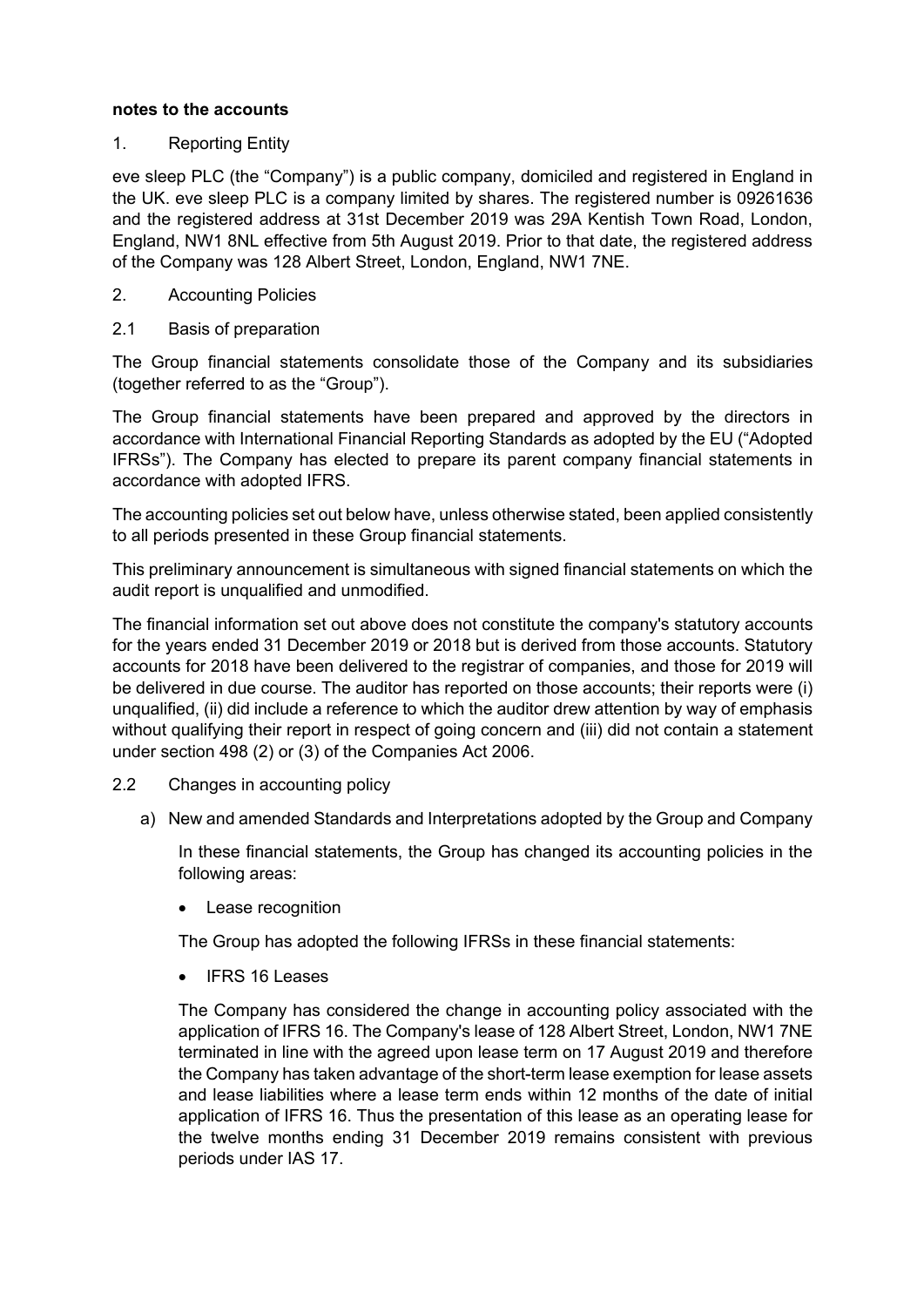On 1 August 2019 the Company commenced a 24-month lease of 29A Kentish Town Road, London, NW1 8NL. The Company has recognised a lease asset and lease liability in relation to this lease from the inception of the lease.

b) New and amended Standards and Interpretations mandatory for the first time for the financial year beginning 1 January 2019 but not currently relevant to the Group or **Company** 

The following new and amended Standards and Interpretations are not currently relevant to the Group or Company; however, they may have a significant impact in future years:

- IFRIC 23 "Uncertainty over Income Tax Treatments"
- Amendment to IFRS 9: "Prepayment Features with Negative Compensation"
- Amendment to IAS 28: "Investments in Associates and Joint Ventures"
- Amendment to IAS 19: "Employee Benefits"
- Amendments to IFRS 3, IFRS 11, IAS 12 and IAS 23 in "Annual Improvements 2015-2017 cycle"
- c) New and amended Standards and Interpretations issued but not effective for the financial year beginning 1 January 2019

Amendments have been made to IAS 1 Presentation of Financial Statements and IAS 8 Accounting Policies, Changes in Accounting Estimates and Errors in relation to the definition of material. The new definition will apply for the first time in the next financial year. The amendments clarify the definition of what is material to the financial statements and how to apply the definition.

The amendments will have an impact on the presentation and disclosure in the financial statements. After applying the new definition, the financial statement may have less disclosures as it may be easier to justify that certain disclosures are immaterial to users of financial statements. Furthermore, more meaningful disclosures may be presented in a more prominent manner due to the additional guidance on the effects of obscuring information.

## 2.3 Measurement Convention

The financial statements are prepared under the historical cost convention.

#### 2.4 Going Concern

The financial statements are prepared on a going concern basis notwithstanding that the Group is still generating losses.

The Group has reported an operating loss of £12.5m (2018: (£20.3m) loss) with an operating cash outflow of £9.3m (2018: £20.6m). The closing cash balance at 31 December 2019 was £8.0m (2018: £6.0m).

The directors have prepared a business plan and financial model including cashflow forecasts covering a period of more than 12 months from the date of approval of these financial statements.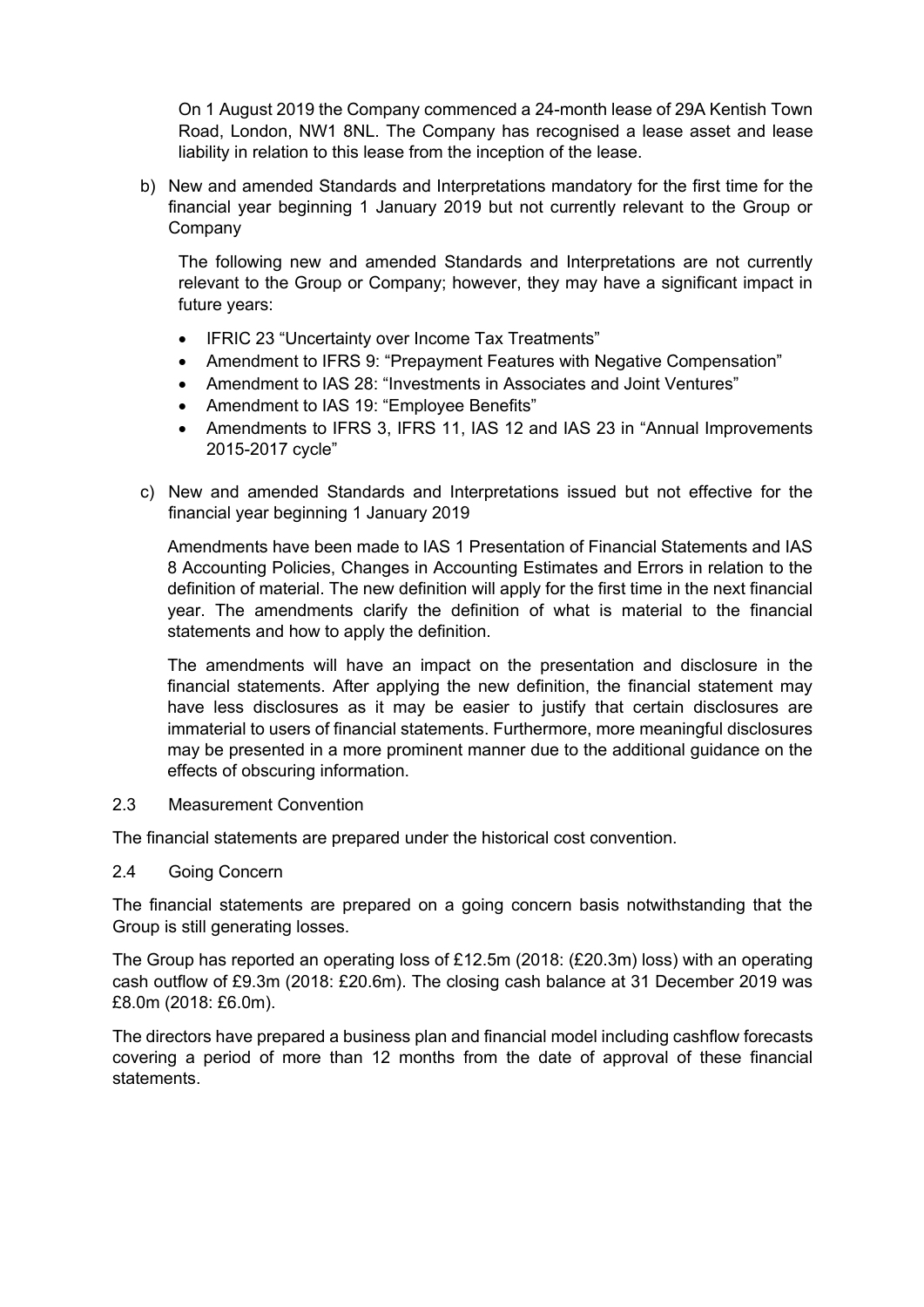The business plan makes the following key assumptions:

- Economies in product and logistics costs;
- Marketing efficiency within DTC is enhanced as a result of greater brand awareness and the focus on more profitable performance marketing activities leading to a significant improvement in profit/loss after distribution expenses, payment fees and marketing costs. Marketing spend is presented within administrative expenses in the financial statements;
- The full-year benefit of savings made to overheads in 2019 generating a significant reduction in annual fixed costs;
- Improvement in the slow-moving stock levels alongside optimised demand planning.

These forecasts in the base case indicate that the group will have sufficient funds to meet its liabilities as they fall due until such point that it achieves sustainable profitability and cash generation. However, the delivery of the strategic plan is subject to uncertainty and these have been modelled through sensitivity analysis. Where sensitivity analysis indicates the possibility of a material impact to the ability of the group to meet liabilities as they fall due, the directors have considered what mitigating actions would be required and the timeframe within which those actions are needed. The key mitigating factors are centred around further reductions in controllable spend, including further marketing cost appraisal and reductions in other categories of discretionary spend. The directors also consider that it would be reasonable to target working capital improvements such as reducing stock days through lower stock levels and reducing debtor days through facilities such as debt factoring as the group does not presently have any debt (excluding the lease liability arising under IFRS 16).

Uncertainties are such that potential mitigating actions, which would be over and above the current strategic plan, may not be sufficient to mitigate all reasonably possible downsides in assumptions. The impact of COVID-19 virus is one such uncertainty which management are assessing and managing the impact of on the business (further detail on this is provided within the principal risks and uncertainties section of the strategic report). In such downsides the Directors would need further funding and would consider ways of sourcing this, which could include debt or possible further equity funding. The Directors consider that such scenarios are possible, but not the likely outcome.

Based on the above, the directors believe it remains appropriate to prepare the financial statements on a going concern basis. However, these circumstances represent a material uncertainty that may cast significant doubt upon the company's ability to continue as a going concern and, therefore to continue realising its assets and discharging its liabilities in the normal course of business. The financial statements do not include any adjustments that would result from the basis of preparation being inappropriate.

## 3 Segmental analysis

IFRS 8, "Operating Segments", requires operating segments to be determined based on the Group's internal reporting to the Chief Operating Decision Maker (the Board). The Chief Operating Decision Maker has been determined to be the executive board and the primary segmental reporting format of the Group is geographical by customer location, based on the Group's management and internal reporting structure.

The board assesses the performance of each segment based on revenue, gross profit and profit after distribution expenses, payment fees and marketing expenses. Payment fees and marketing expenses are presented within administrative expenses on the statement of profit and loss and other comprehensive income.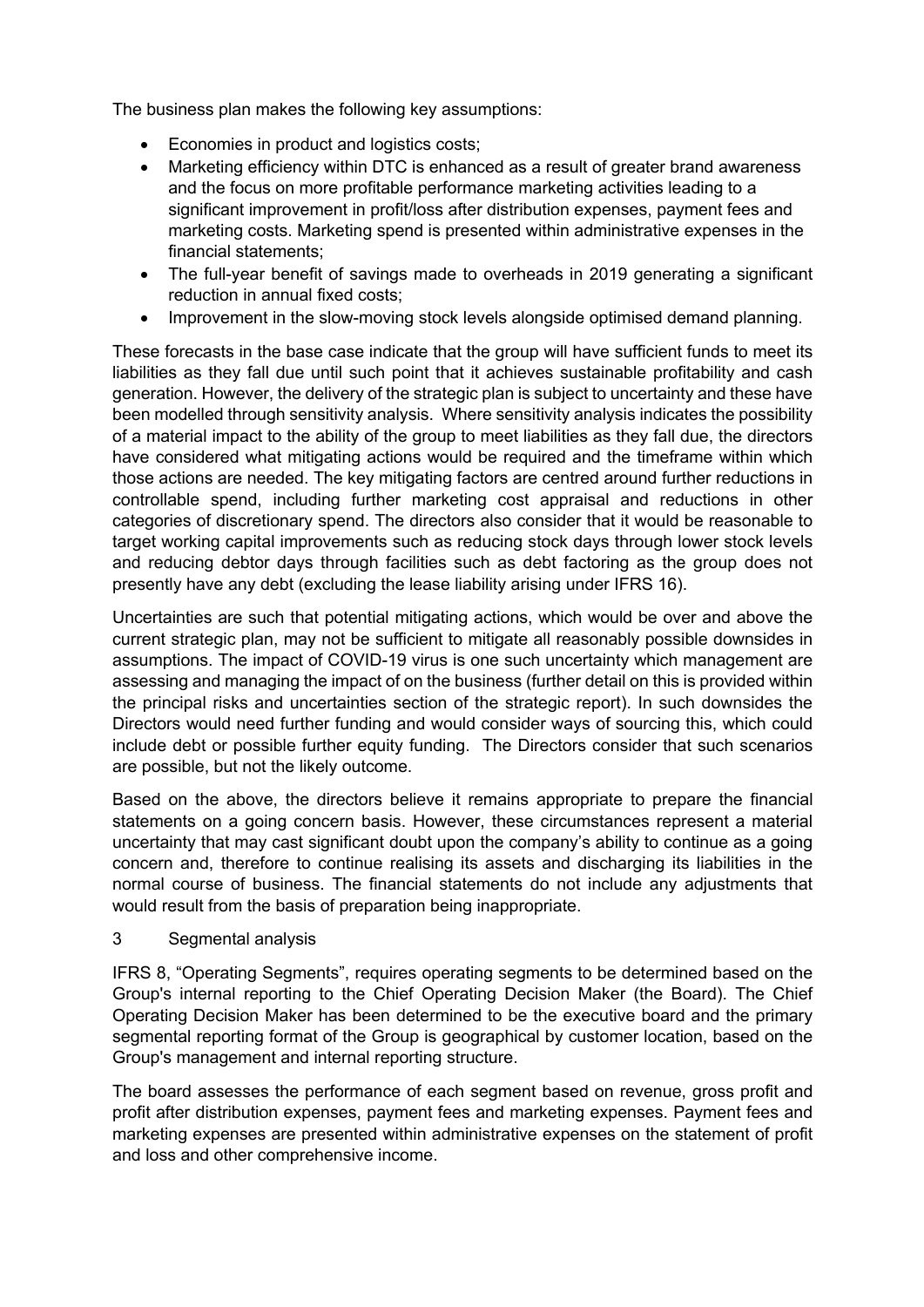| For the year ended 31 December 2019                                        | <b>UK&amp;I</b> | <b>France</b> | <b>Rest of Europe</b> | <b>Rest of the</b><br>World | Total          |
|----------------------------------------------------------------------------|-----------------|---------------|-----------------------|-----------------------------|----------------|
| <b>Revenue</b>                                                             | 18,548,073      | 5,345,076     | (45, 141)             | 4,923                       | 23,852,931     |
| Cost of Sales                                                              | (8,385,865)     | (2,751,453)   |                       | (39, 587)                   | (11, 176, 905) |
| <b>Gross Profit</b>                                                        | 10,162,208      | 2,593,623     | (45, 141)             | (34, 664)                   | 12,676,026     |
| Distribution expenses                                                      | (1,809,692)     | (1,014,774)   | 94,185                | 964                         | (2,729,317)    |
| Payment fees                                                               | (352, 702)      | (90, 180)     | 5,418                 | 245                         | (437, 219)     |
| Marketing expenses                                                         | (9,703,321)     | (2,357,403)   | 6,346                 | Ξ.                          | (12,054,377)   |
| <b>Segment results</b>                                                     | (1,703,507)     | (868, 734)    | 60,808                | (33, 454)                   | (2, 544, 887)  |
| Administration expenses (excluding<br>payment fees and marketing expenses) |                 |               |                       |                             | (9,962,305)    |
| Net finance income                                                         |                 |               |                       |                             | 18,022         |
| Taxation                                                                   |                 |               |                       |                             | 352,240        |
| Loss for the year                                                          |                 |               |                       |                             | (12, 136, 930) |

| For the year ended 31 December 2018                                        | <b>UK&amp;I</b> | <b>France</b> | <b>Rest of Europe</b> | <b>Rest of the</b><br>World | Total          |
|----------------------------------------------------------------------------|-----------------|---------------|-----------------------|-----------------------------|----------------|
| <b>Revenue</b>                                                             | 22,520,896      | 6,833,520     | 4,744,696             | 719,148                     | 34,818,260     |
| Cost of Sales                                                              | (10, 703, 472)  | (3, 174, 414) | (2, 197, 303)         | (367, 663)                  | (16, 442, 852) |
| <b>Gross Profit</b>                                                        | 11,817,424      | 3,659,106     | 2,547,393             | 351,485                     | 18,375,408     |
| Distribution expenses                                                      | (1,697,775)     | (1,204,140)   | (1,079,010)           | (75, 150)                   | (4,056,075)    |
| Payment fees                                                               | (403, 616)      | (137, 270)    | (166, 366)            | (29, 206)                   | (736, 458)     |
| Marketing expenses                                                         | (12, 178, 634)  | (5,662,664)   | (4,200,150)           | (126, 294)                  | (22, 167, 742) |
| <b>Segment results</b>                                                     | (2,462,601)     | (3,344,968)   | (2,898,133)           | 120,835                     | (8,584,867)    |
| Administration expenses (excluding<br>payment fees and marketing expenses) |                 |               |                       |                             | (11, 759, 558) |
| Net finance income                                                         |                 |               |                       |                             | 44,822         |
| Taxation                                                                   |                 |               |                       |                             | 193,192        |
| Loss for the year                                                          |                 |               |                       |                             | (20, 106, 411) |

No analysis of the assets and liabilities of each operating segment is provided to the Chief Operating Decision Maker in the monthly management accounts. Therefore no measure of segmental assets or liabilities is disclosed in this note.

Due to the nature of its activities the Group is not reliant on any major customers.

4 Earnings per share

The basic earnings per share is calculated by dividing the net profit attributable to equity holders of the Group by the weighted average number of ordinary shares in issue during the year.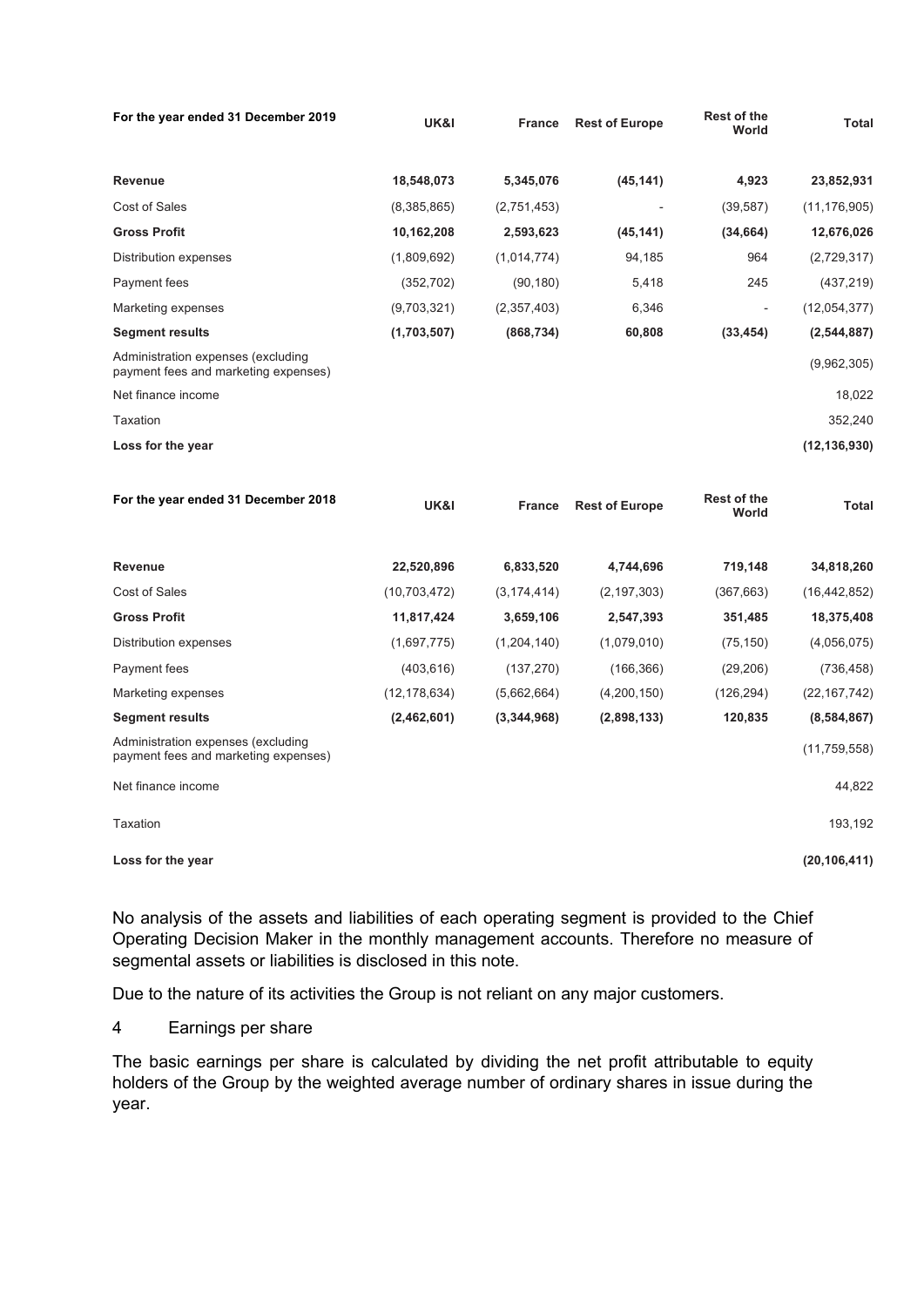|                                                       | 2019           | 2018           |
|-------------------------------------------------------|----------------|----------------|
| Weighted average shares in issue                      | 246.739.240    | 139,087,779    |
| Loss attributable to the owners of the parent company | (12, 136, 930) | (20, 106, 411) |
| Basic loss per share (pence)                          | (4.92)         | (14.46)        |
| Diluted loss per share (pence)                        | (4.92)         | (14.46)        |

For the periods presented, the weighted average number of shares used for calculating the diluted loss per share are identical to those for the basic loss per share. This is because the outstanding share options would have the effect of reducing the loss per share and would not be dilutive under IAS 33.

At 31 December 2019, options outstanding amounted to 17,030,913. Given the loss for the year of £12,136,930 (2018 loss: £20,106,411) these options are anti-dilutive.

#### 5 Share Capital

Allotted, issued and fully paid:

|                             | <b>Number</b> | <b>Nominal Value £</b> | 31 December 2019 $\epsilon$ 31 December 2018 $\epsilon$ |         |
|-----------------------------|---------------|------------------------|---------------------------------------------------------|---------|
| Ordinary Shares 263,444,823 |               | £0.001                 | 263.445                                                 | 139.735 |
| Total                       |               |                        | 263,445                                                 | 139.735 |

The table below summarises the movements in number of shares at the beginning and end of the period:

|                                                   | <b>Ordinary Shares</b> |
|---------------------------------------------------|------------------------|
|                                                   |                        |
| <b>Share capital 31 December 2018</b>             | 139,735,161            |
| Nominal Value £                                   | £0.001                 |
| Value of Share capital £                          | £139,735               |
|                                                   |                        |
| <b>Summary of Movements</b>                       |                        |
| Issue of shares                                   | 122,939,599            |
| Exercise of share options over ordinary<br>shares | 770,063                |
|                                                   |                        |
| <b>Share capital 31 December 2019</b>             | 263,444,823            |
| Nominal Value £                                   | £0.001                 |

Value of Share capital £ **263,445** 

The holders of Ordinary shares are entitled to receive dividends as declared from time to time and are entitled to one vote per share at meetings of the Company.

During 2019, 122,939,599 shares were issued and 770,063 share options were exercised bringing the total share capital of the Company to 263,444,823 at 31 December 2019.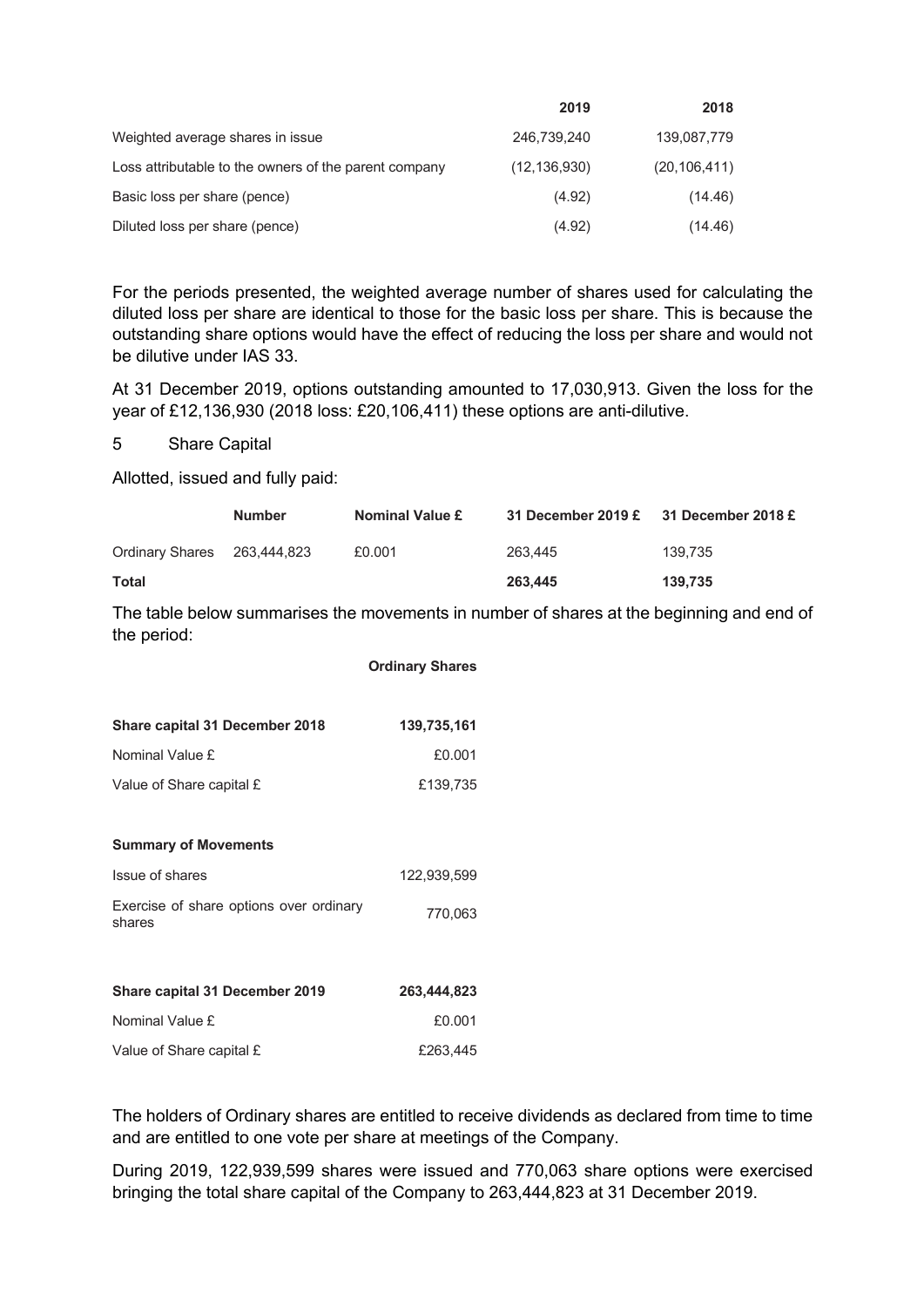#### 6 Share based payments

The Group recognised a charge of £1.1m (2018: £0.3m) related to share-based payments during the year to 31 December 2019, all of which relates to equity-settled schemes and are presented within administrative expenses.

The charge is made up of two components: share-based payment charges connected with employee remuneration totalling £0.5m and, share-based payment charges relating to the equity settlement of liabilities due to Channel 4 totalling £0.6m, of which £0.3m were satisfied with the issue of share capital during the period. At 31 December 2019, the Group benefits from £0.3m in available marketing credits with Channel 4 for future marketing expenditure.

The Company issues equity-settled share-based payments to certain employees, whereby employees render services in exchange for shares or rights over shares of the parent company. Equity-settled awards are measured at fair value at the date of grant. The fair value is calculated using an appropriate option pricing model and is expensed to the consolidated statement of profit and loss on a straight-line basis over the vesting period after allowing for an estimate of shares that will ultimately vest.

The Company operates an HMRC approved executive management incentive plan (EMI). The vesting conditions are based on length of service with typically 25% of the options vesting on or after the 12-month anniversary of the employee's start after which vesting occurs in equal monthly tranches so that options vest in full on the 48-month anniversary of the employee's start date. All options are equity settled.

| <b>Expiry Date</b> | <b>Performance</b> | <b>Exercise</b> | Number of      | Number of        | <b>Grant Date</b> |
|--------------------|--------------------|-----------------|----------------|------------------|-------------------|
|                    | <b>Conditions</b>  | <b>Price</b>    | <b>Options</b> | <b>Contracts</b> |                   |
| 16/01/2027         | Length of service  | £0.001          | 14,017,897     | 13               | 16/01/2017        |
| 16/01/2027         | Performance Based  | £0.001          | 4,653,841      | 3                | 16/01/2017        |
| 23/01/2027         | Length of service  | £0.001          | 56.626         | 3                | 23/01/2017        |
| 25/01/2027         | Length of service  | £0.001          | 1,289,236      | 22               | 25/01/2017        |
| 20/02/2027         | Length of service  | £0.001          | 18.825         | 1                | 20/02/2017        |
| 10/04/2027         | Length of service  | £0.001          | 251,000        | 1                | 10/04/2017        |
| 12/05/2027         | Length of service  | £1.0120         | 2,222,731      | 18               | 12/05/2017        |
| 01/04/2029         | Length of service  | £0.001          | 7,004,814      | 15               | 01/04/2019        |
| 23/05/2029         | Length of service  | £0.001          | 4,400,000      | 1                | 23/05/2019        |
| 17/12/2029         | Length of service  | £0.001          | 6,850,000      | $\overline{4}$   | 17/12/2019        |
|                    |                    |                 |                |                  |                   |

The terms and conditions of the grants are as follows:

The Company operates an unapproved executive incentive plan. The vesting conditions for grants made on 12 May 2017 and during 2018 are based on length of service with 100% of the options vesting on 36-month anniversary of the employee's start date. The remaining options have vesting conditions based on length of service with typically 25% of the options vesting on or after the 12-month anniversary of the employee's start date after which vesting occurs in equal monthly tranches so that options vest in full on the 48-month anniversary of the employee's start date. All options are equity settled.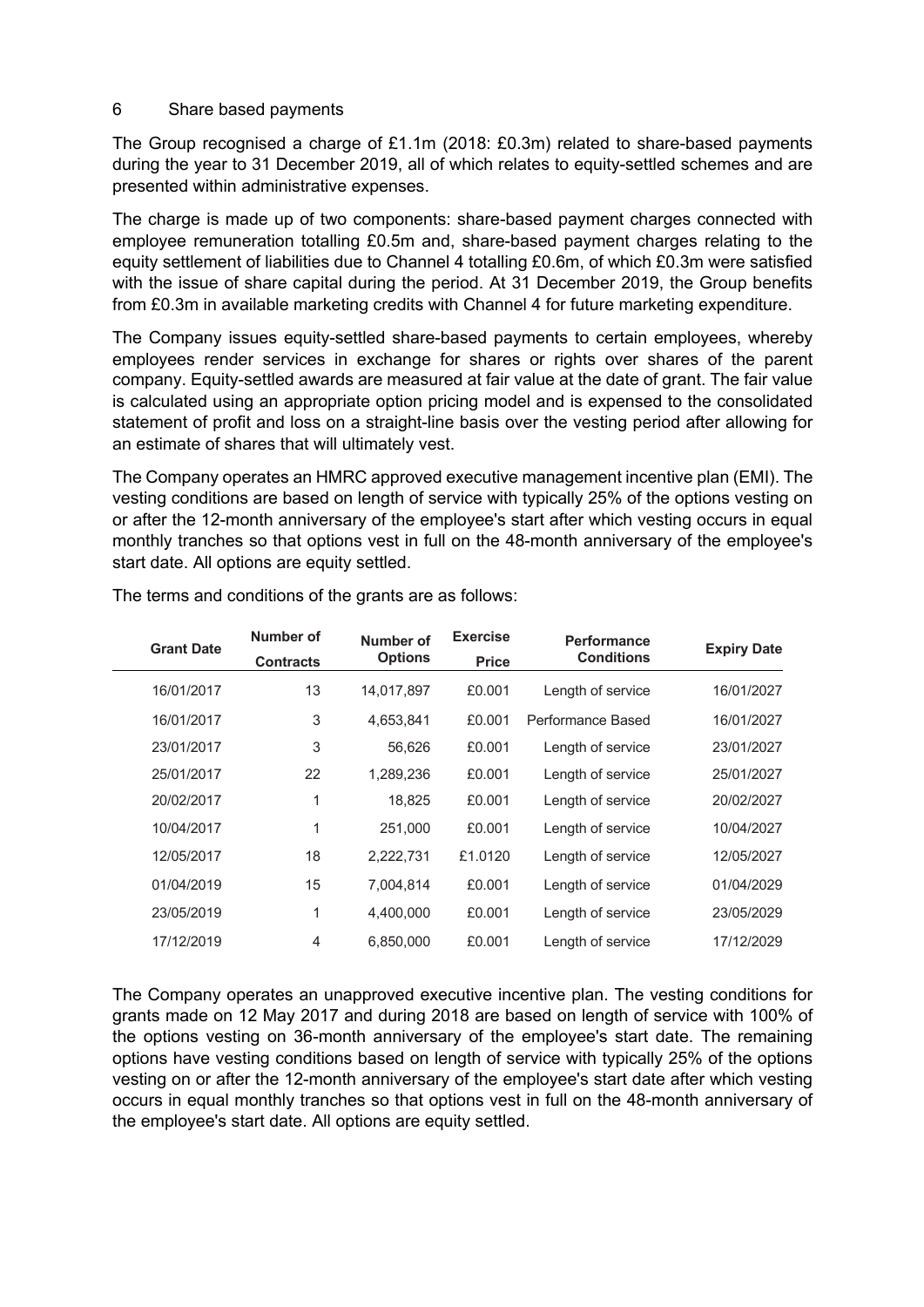|                    | Performance       | <b>Exercise</b> | Number of      | Number of        | <b>Grant Date</b> |
|--------------------|-------------------|-----------------|----------------|------------------|-------------------|
| <b>Expiry Date</b> | <b>Conditions</b> | <b>Price</b>    | <b>Options</b> | <b>Contracts</b> |                   |
| 13/07/2025         | Length of service | £0.001          | 132,905        | 1                | 13/07/2015        |
| 01/01/2026         | Length of service | £0.001          | 49,447         | 1                | 01/01/2016        |
| 01/02/2026         | Length of service | £0.001          | 224,269        | 1                | 01/02/2016        |
| 26/01/2026         | Length of service | £0.001          | 12,550         | 1                | 26/01/2016        |
| 12/05/2027         | Length of service | £1.012          | 991,798        | 6                | 12/05/2017        |
| 12/10/2027         | Length of service | £0.001          | 23,939         | 1                | 12/10/2017        |
| 20/10/2027         | Length of service | £0.001          | 23,833         | 1                | 20/10/2017        |
| 16/01/2028         | Length of service | £1.01           | 20,000         | 1                | 16/01/2018        |
| 17/01/2028         | Length of service | £1.01           | 100,000        | 1                | 17/01/2018        |
| 02/02/2028         | Length of service | £1.01           | 15,000         | 1                | 02/02/2018        |
| 05/02/2028         | Length of service | £1.01           | 87,500         | 1                | 05/02/2018        |
| 11/02/2028         | Length of service | £1.01           | 20,000         | 1                | 11/02/2018        |
| 01/04/2029         | Length of service | £0.001          | 531,600        | 2                | 01/04/2019        |
|                    |                   |                 |                |                  |                   |

The terms and conditions of the grants are as follows:

The number and weighted average exercise prices of share options are as follows:

|                                    | <b>Weighted Average</b><br><b>Exercise Price £</b> | Number of<br><b>Options</b> |
|------------------------------------|----------------------------------------------------|-----------------------------|
| Outstanding at beginning of year   | £0.613                                             | 3,203,153                   |
| Granted during the year            | £0.001                                             | 18.786.413                  |
| Forfeited during the year          | £0.179                                             | (2,531,217)                 |
| Exercised during the year          | £0.001                                             | (770,063)                   |
| Lapsed during the year             | £0.001                                             | (165, 687)                  |
| Cancelled during the year          | £1.012                                             | (1,491,686)                 |
| Outstanding at the end of the year | £0.001                                             | 17,030,913                  |
| Exercisable at the end of the year | £0.001                                             | 3,166,892                   |

All options exercised during the year were options over Ordinary shares.

The weighted average share price at the date of exercise of share options exercised during the year was 6.37p (2018: 80.03p)

The options outstanding at the end of the year have an exercise price in the range of £0.001 and a weighted average contractual life of 10 years.

The fair value of employee share options is measured using a Black-Scholes model. Measurement inputs and assumptions for those share options granted during 2019 are as follows: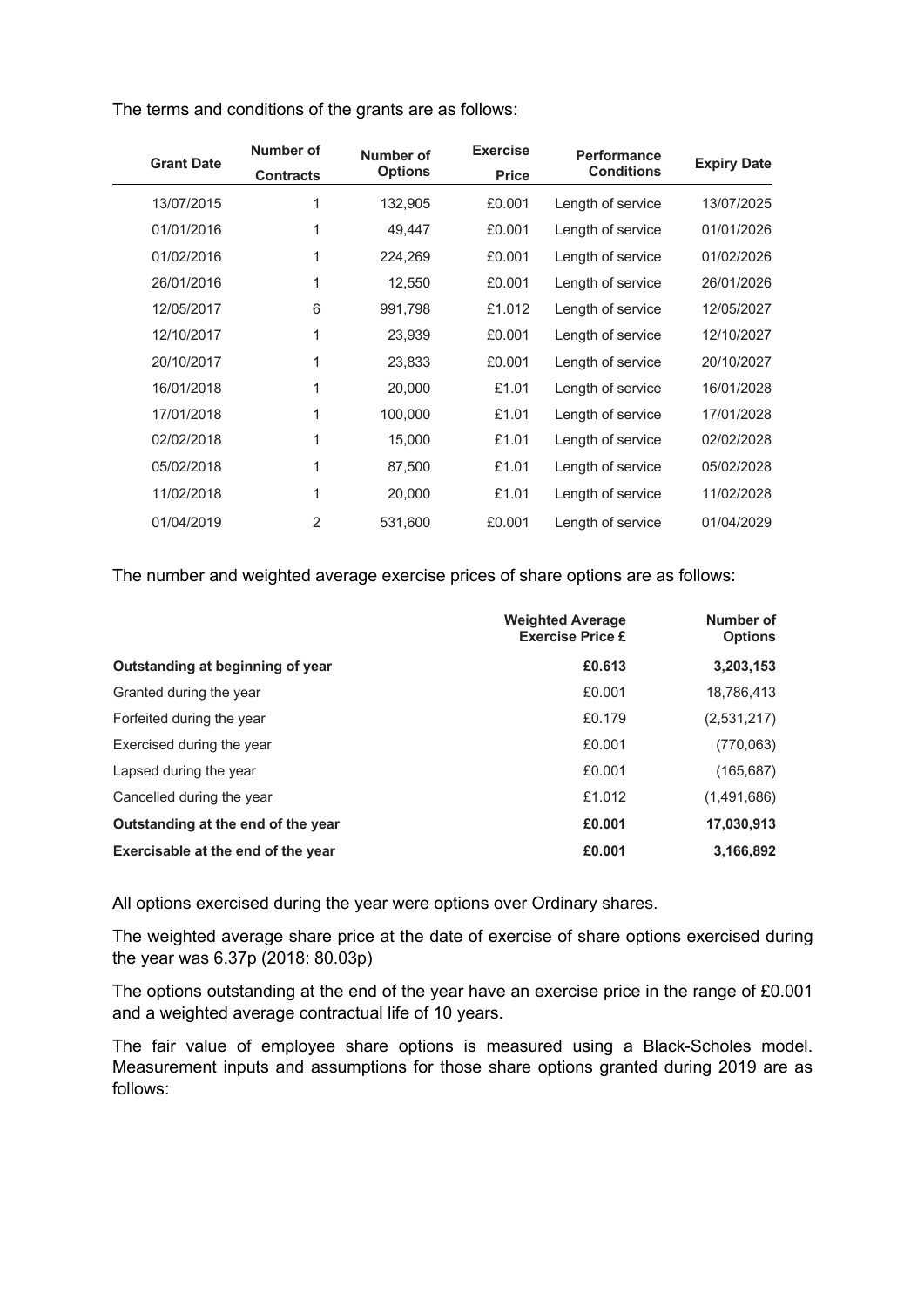|                                  | Award    | Award    | <b>Award</b> |
|----------------------------------|----------|----------|--------------|
|                                  | 01/04/19 | 23/05/19 | 17/12/19     |
|                                  | £        | £        | £            |
| <b>Share class</b>               | Ord      | Ord      | Ord          |
| Fair Value                       | £0.07    | £0.06    | £0.02        |
|                                  |          |          |              |
| <b>Exercise Price</b>            | £0.001   | £0.001   | £0.001       |
| Expected volatility <sup>5</sup> | 82%      | 83%      | 84%          |
| Option Life                      | 10yrs    | 10yrs    | 10yrs        |
| Risk free interest rate          | 1.000%   | 1.000%   | 1.000%       |

#### 7 Trade and other receivables

|                          | 2019      | 2018      |
|--------------------------|-----------|-----------|
|                          | £         | £         |
| <b>Trade Receivables</b> | 676,537   | 1,815,260 |
| Other receivables        | 447.051   | 1,124,112 |
| Prepayments              | 784,083   | 1,320,555 |
| Other current assets     | 729,979   | 366,823   |
|                          | 2,637,650 | 4,626,750 |

The average credit period offered on sales of goods during 2019 was 32 days (2018: 27 days). The average days sales outstanding (''DSO'') in 2019 was 38 days (2018: 82 days). At 31 December 2019, trade receivables at a nominal value of £3,481 (2018: £35,681) were impaired and fully provided for.

All trade and other receivables are short-term. The directors consider that the carrying amount of trade receivables approximates to their fair value. All trade and other receivables have been reviewed for indications of impairment.

Trade receivables represent amounts due from wholesale and retail customers.

The Group has not charged interest for late payment of invoices in the current year or prior period.

Allowances against doubtful debts are estimated by reference to expected credit losses based on the probability of default (using past default experience with that customer and alongside analysis of the counterparty's current financial position where specific credit risk is known), risk exposure (being the value of receivables outstanding with that customer) and finally a percentage representative of the loss due to default.

Before accepting any significant new customer, the Group uses a variety of credit scoring systems to assess the potential customer's credit quality and to define credit limits for each customer. Limits and scoring attributed to customers are reviewed regularly.

<sup>&</sup>lt;sup>5</sup> Expected volatility is measured at the standard deviation of expected share price movements and based on a review of volatility used by listed companies of comparable industry sector and years of establishment.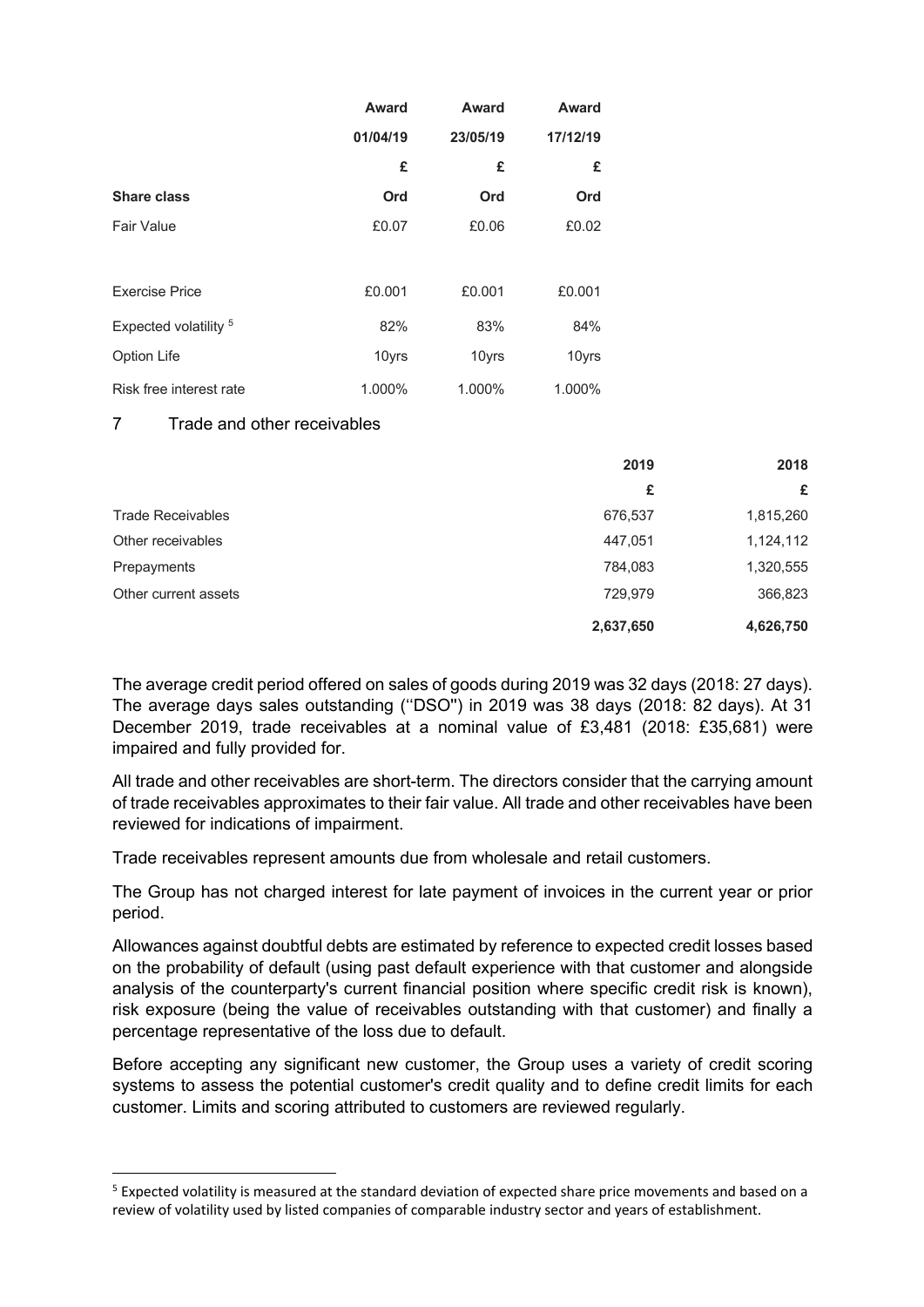Four major retail customers each accounted for more than 10% of the total balance of trade receivables on 31 December 2019, an increase from 2018 where three major retail customers each accounted for more than 10% of the total balance of trade receivables on 31 December 2018.

|                            | 2019    | 2018      |
|----------------------------|---------|-----------|
|                            | £       | £         |
| Not overdue                | 277,934 | 1,177,698 |
| Overdue between 0-30 days  | 21,493  | 382,274   |
| Overdue between 31-60 days | 245,198 | 56,070    |
| Overdue between 61-90 days | 131,912 | 73,634    |
| Overdue over 90 days       |         | 125,584   |
|                            | 676,537 | 1,815,260 |

In determining the recoverability of a trade receivable the Group considers any change in the credit quality of the trade receivable from the date credit was initially granted up to the relevant year-end. Aside from the major retail customers accounting for the year-end trade receivable balance mentioned above, the concentration of credit risk is limited due to the customer base being large and diverse.

#### 8 Provisions

|                                                      | <b>Refunds</b> | Warranty  | <b>Total</b>  |
|------------------------------------------------------|----------------|-----------|---------------|
|                                                      | £              | £         | £             |
| <b>Balance at 1 January 2018</b>                     | 826,702        |           | 826,702       |
| Provisions made during the year                      | 11,647,815     | 163,832   | 11,811,647    |
| Provisions used during the year                      | (11,620,290)   |           | (11,620,290)  |
| Prior year under/(over) provision recognised in year | (62, 110)      |           | (62, 110)     |
| <b>Balance at 31 December 2018</b>                   | 792,117        | 163,832   | 955,949       |
| Provisions made during the year                      | 7,869,078      | 73,574    | 7,942,652     |
| Provisions used during the year                      | (8, 116, 237)  | (36, 127) | (8, 152, 364) |
| Prior year under/(over) provision recognised in year | 22,728         |           | 22,728        |
| <b>Balance at 31 December 2019</b>                   | 567.686        | 201.279   | 768,965       |

A refund provision is required as the Group provides certain products to customers under a 100-day trial period.

During this period the customer is entitled to return goods for a full refund. The provision is calculated by reference to the rate of returns experienced by the Group in preceding periods and the level of sales subject to the relevant trial periods of each product at the year end. An analysis of the rate of return over historical periods does not indicate a significant variation in the rate of refunds provided to customers and accordingly, whilst there is a degree of estimation in the calculation of this provision, any reasonable sensitivity analysis in the rate applied to sales at the year-end would not result in a material impact.